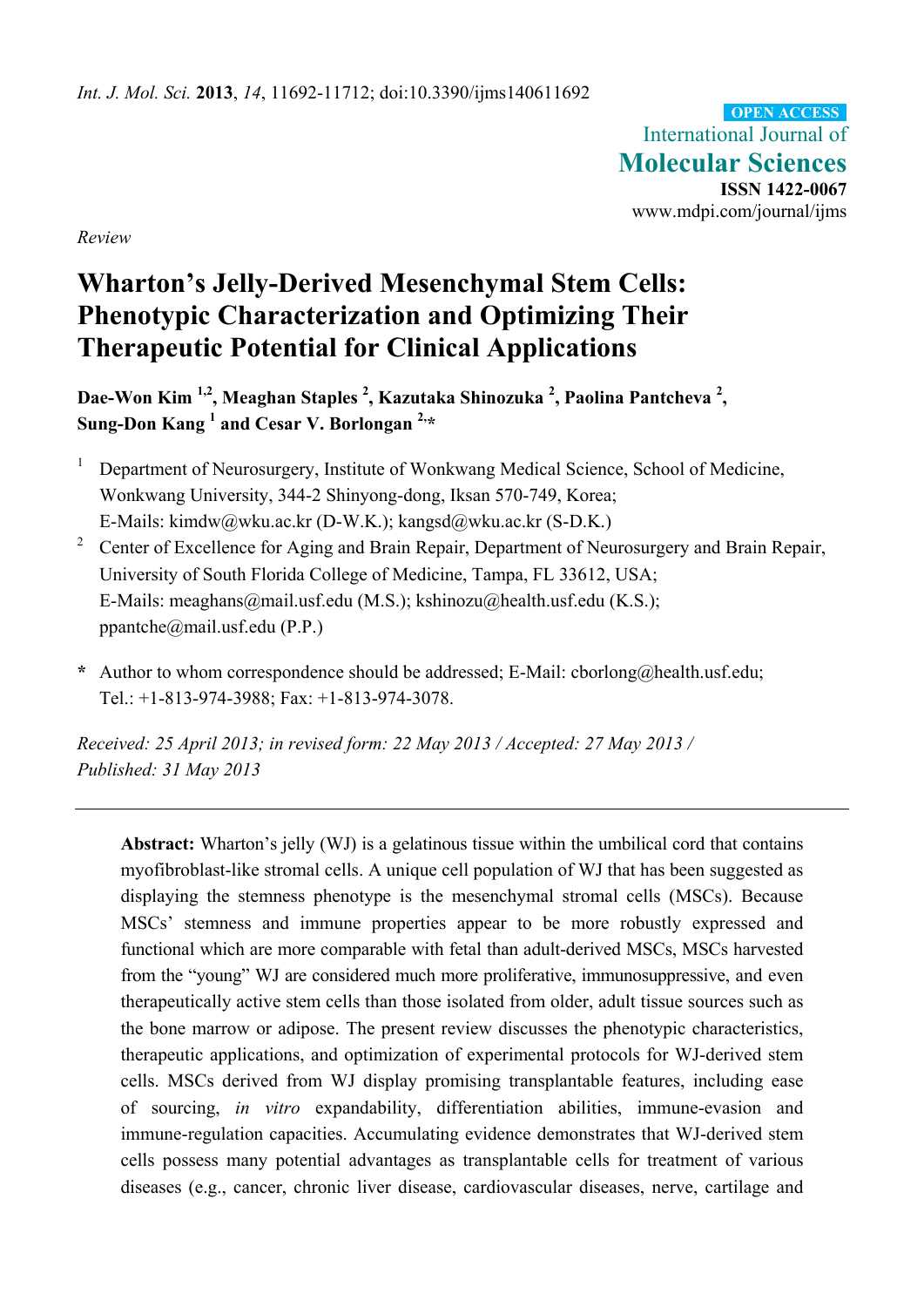tendon injury). Additional studies are warranted to translate the use of WJ-derived stem cells for clinical applications.

**Keywords:** umbilical cord; wharton's jelly; mesenchymal stem cells; phenotypic characteristics; therapeutic applications; experimental protocol

#### **1. Introduction**

The advent of stem cells as a tool to decipher the cell's biology and as a source of transplant therapy to correct aging and diseases has become a core research arena for tissue engineering and regenerative medicine. A pivotal source of stem cells is the umbilical cord's Wharton's jelly (WJ) [1]. A unique cell population of WJ that has been suggested as displaying the stemness phenotype is the mesenchymal stromal cells or MSCs. The prototypical feature of MSCs is their plastic adherence expressing a phenotypically defined set of surface markers including CD90, CD73 and CD105. Although MSCs have been harvested from many different tissues, novel considerations of tissue specificity may dictate the eventual fate of MSCs. In particular, MSCs' stemness and immune properties appear to be more robustly expressed and functional with fetal than adult-derived MSCs. To this end, the young age of WJ suggests that MSCs harvested from this fetal origin will exhibit a much more proliferative, immunosuppressive, and even therapeutically active stem cells than those isolated from older, adult tissue sources such as the bone marrow or adipose. This alternative source of MSCs became feasible with the report by McElreavey *et al*. [2] of the culture of cells from WJ, which is the primitive connective tissue of the human umbilical cord (UC), first described by Thomas Wharton in 1656 [3]. Thereafter, research efforts have attempted to optimize the isolation and differentiation of these cells derived from WJ [4–11]. The present compilation of milestone discoveries on WJ-derived stem cells should aid in further moving the field of cell biology and therapy towards clinical applications.

#### **2. Anatomical Relationship of Various UC Structures and WJ as Sources of MSCs**

During pregnancy, the fetus and placenta is connected by an elastic UC which prevents umbilical vessels from compression, torsion, and bending while providing a good blood circulation. Anatomically, the UC consists of two umbilical arteries and one umbilical vein, both embedded within a specific mucous proteoglycan-rich matrix, known as WJ, which is then covered by amniotic epithelium (Figure 1).

WJ which contains a multipotent fibroblast-like MSC population were first obtained more than 10 years ago [12]. Previously, WJ-MSCs were termed as "umbilical cord matrix stem cells (UCMSCs)" to distinguish them from endothelial cells isolated from umbilical vein (HUVEC) as well as MSCs isolated from UC blood (UCB-MSCs) [13,14].

There are two possible theories on how stem cells existed in the WJ. First, there were two waves of migration of fetal MSCs in early human development. During these waves of migration, some of MSCs got trapped and resided in the gelatinous WJ of the UC [15]. Second, the cells in the WJ are actually primitive MSCs originating from mesenchyme that were already there within the UC matrix. The function of these cells may be to secrete the various glycoproteins, mucopolysaccharides,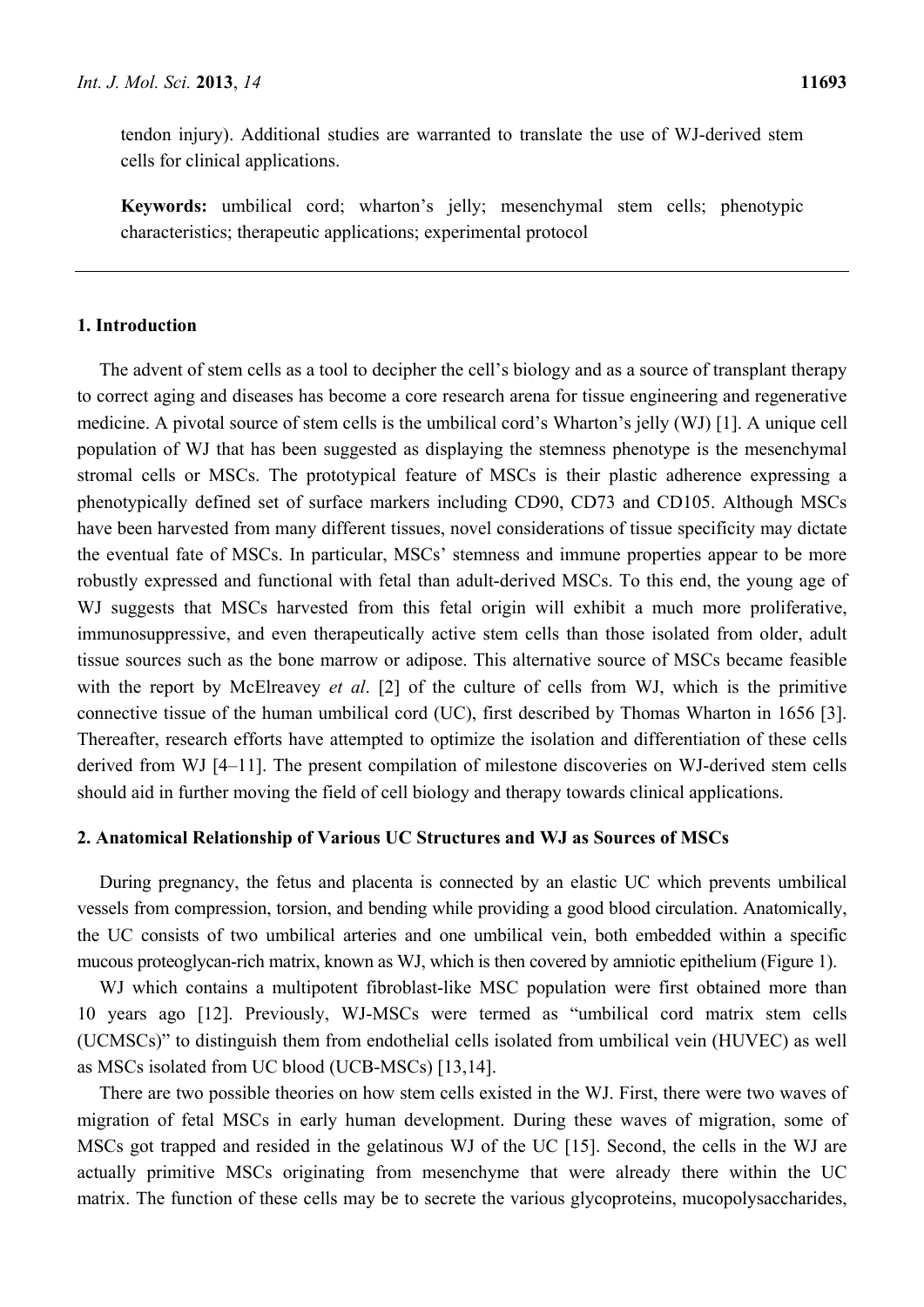glycosaminoglycans and extracellular matrix proteins to form a gelatinous ground substance to prevent strangulation of the UC vessels during gestation [16].

**Figure 1.** Cross-sectional diagram of human umbilical cord shows anatomical compartments, including Wharton's jelly, as a source of stem cells.



Stem cells have been derived in the amniotic compartment (outer epithelial layer and inner subamniotic mesenchymal layer), the WJ compartment, the perivascular compartment surrounding the vessels, the media and adventitia compartment of the walls of UC blood vessels, the endothelial compartment (inner lining of the vein) and the vascular compartment (blood lying within the UC blood vessels) [16]. All these compartments have been described as distinct regions [17] and the nomenclature has not been standardized, with terms such as "subamnion", "cord lining (sub-amnio)", "intervascular", "perivascular" and "hUVEC" being used. Also, isolation methods and region of interest for WJ-MSCs have not been standardized. Indeed, it is not known whether the stem cell populations within WJ-MSCs between compartments are one and the same as there is no clear demarcation histologically between these compartments. At the same time the various individual derivation protocols are ambiguous and further compound the differences in stem cell populations between compartments [16]. WJ-MSCs can be isolated from two regions, namely, intervascular and sub-amnion [18], while others have isolated WJ-MSCs from three regions, namely, the perivascular zone, the inter-vascular zone, and the sub-amnion [19]. Structural, immunohistochemical, and functional analysis performed *in vitro* show significant differences in the number and nature of cells among these three regions and they have different properties [20,21]. These findings led to the hypothesis that these regions might be originating from different pre-existing structures [22]. A stem cell population has been isolated from around the umbilical vessels, termed human umbilical cord perivascular cells (HUCPVCs) [23,24] while equally potent stem cell-like cells have been harvested from sub-amnion (cord lining; CL) [17,25]. Of note, WJ-MSCs located close to amniotic surface display enhanced ability to proliferate, whereas WJ-MSCs with more differentiated were found in closer proximity to the umbilical vessels [20,21].

#### **3. Characteristic Features of WJ-MSCs for Cell Therapy**

#### *3.1. Sources of Stem Cells*

Various types of stem cells have been isolated to date in the human from a variety of tissues including preimplantation embryos, fetuses, birth-associated tissues and adult organs. Based on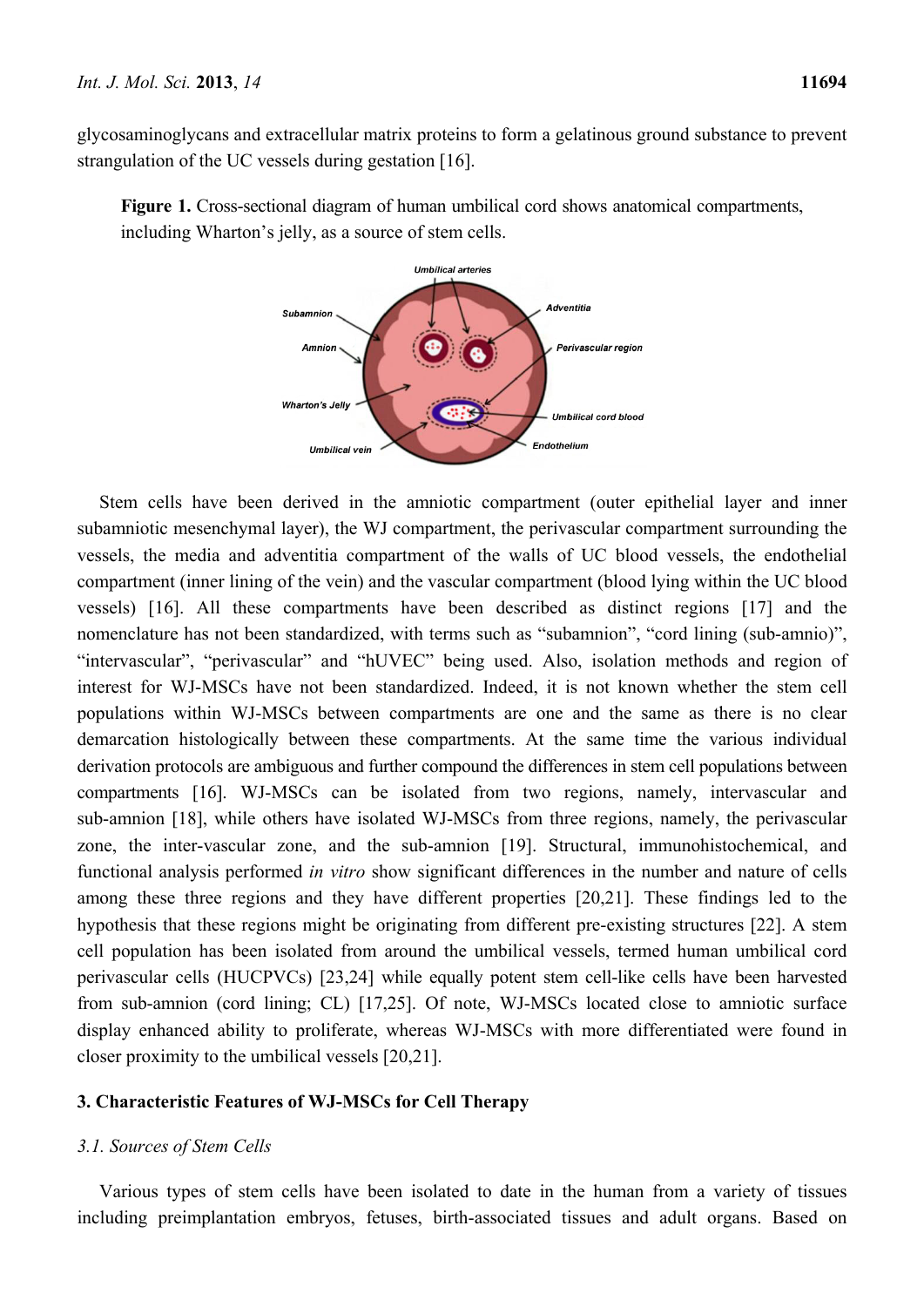biochemical and genomic markers, they can be broadly classified into embryonic stem cells (ESC), mesenchymal stem cells (MSC), and hematopoietic stem cells (HPS).

ESCs are pluripotent stem cells which theoretically can be differentiated into almost all tissues in the human body. However, ESCs have limitation for use. The principal limitation is an ethical problem. Because ESCs are derived from the inner cell mass of a blastocyst, an early-stage embryo [26], isolating the embryoblast or inner cell mass results in destruction of the fertilized human embryo, which raises ethical issues. Although the source of the blastocyst was generally discarded material from *in vitro* fertilization clinics there is no consensus whether or not a human life at the embryonic stage should be granted the moral status of a human being [27]. Other limitations are the risks of immunorejection and tumorigenesis. To overcome the problem of immunorejection, protocols were developed where tissue could be personalized to patients by transfecting the patient's somatic cells with pluripotent genes to produce human induced pluripotent stem cells (hiPSCs); unfortunately, epigenetic changes in the form of chromosomal duplications and deletions have been reported in the ensuing hiPSCs [28,29]. Additionally, hiPSCs induce tumorigenesis in immunodeficient mice and such teratoma formation is faster and more efficient than their ESCs counterpart [30]. The risk of tumorigenesis is of particular importance when using pluripotent cells, since these are characterized by the ability to form teratomas in animal models [26,29]. Thus, the differentiation state of transplanted cells will need to be defined with high precision to avoid delivery of residual pluripotent cells that may differentiate aberrantly *in vivo*.

HSCs have limited plasticity in that they can differentiate only into blood and blood-related lineages. In addition, the HSC numbers from bone marrow and UC are low and require *ex vivo* expansion for the treatment hematologic diseases in adult humans. However, a recent study showed there is strong evidence that HSCs are pluripotent and are the source for the majority, if not all, of the cell types in our body [31].

Fetal MSCs are controversial as they are derived from human abortuses. Since Pittenger and colleagues demonstrated the successful isolation of multipotent MSCs from bone marrow, it has become the primary source from which to obtain MSCs [32]. Although BM-MSCs are the most studied and well-documented, BM-MSCs have limitation in terms of cell numbers and as such require expansion *in vitro* running the risk of loss of stemness properties, induction of artifactual chromosomal changes, and problems of contamination [16,32]. Adipose tissue has recently emerged as an alternative source of MSCs. Despite its plentiful nature, an invasive procedure is still required to collect the tissue [33].

Extra-embryonic perinatal MSCs harvested from placenta, fetal membrane (amnion and chorion), UC, UC blood, and amniotic fluid represent an intermediate stem cell type that partially combines some pluripotent properties of adult MSCs [34–37]. Because they have close ontogenetic relationship with embryonic stem cells, extra-embryonic tissue-derived MSCs have immunoprivileged characteristics, possess a broader multipotent plasticity, and proliferate faster than adult MSCs [37,38]. Moreover, these cells could be isolated and used without ethical problem, because extra-embryonic tissues are normally discarded after birth [38].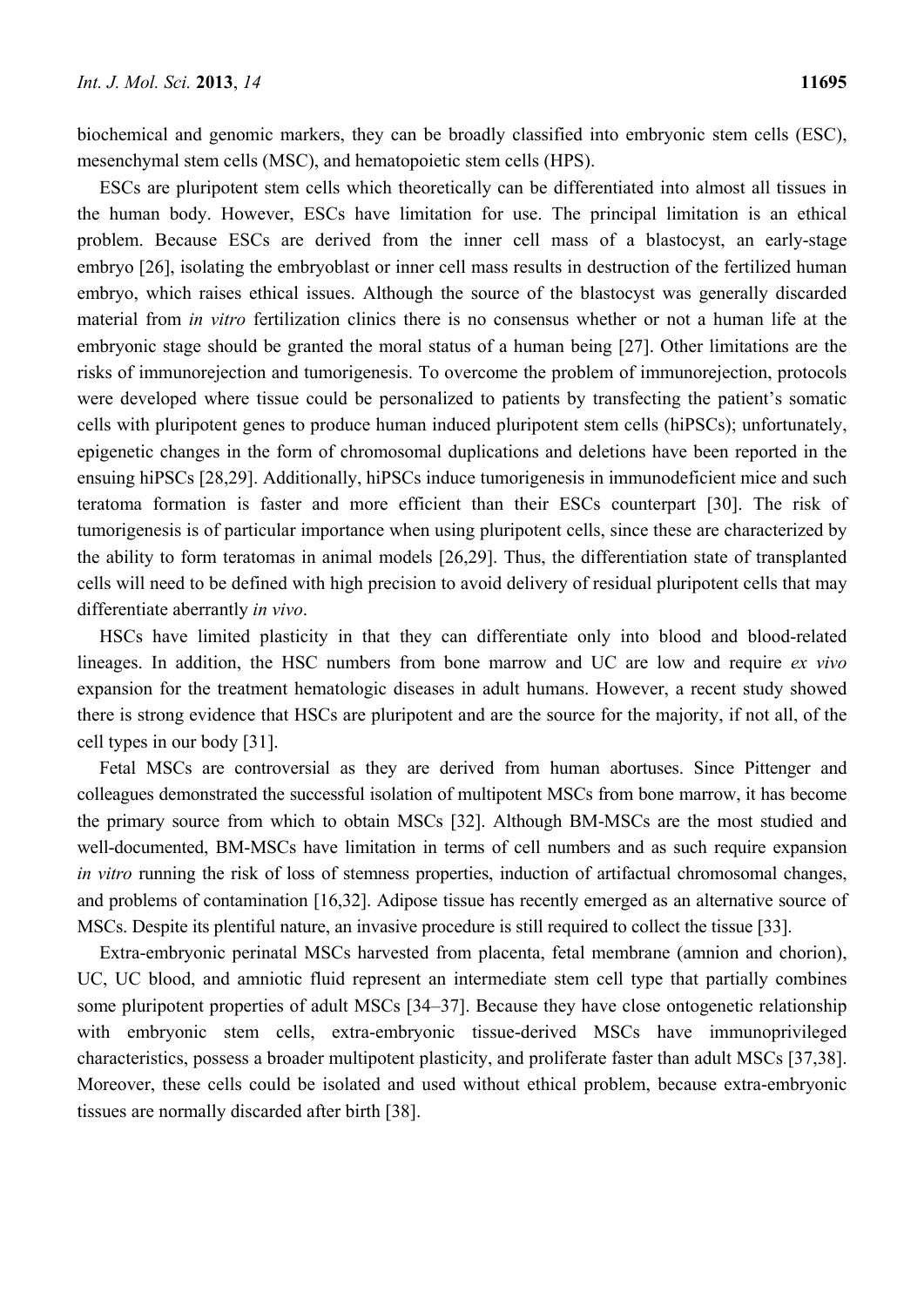#### *3.2. Immunomodulatory Property of WJ*

The practical utility of WJ-MSCs would be in allogeneic transplantation. One important requisite for allogeneic transplantation is low immunogenicity. The therapeutic utility of the WJ-derived stem cells can be ascribed to their regenerative and immunomodulatory potential of these cells. A review paper discusses immunomodulatory molecules expressed by WJ-MSC and also analyzes the *in vitro* and *in vivo* data on their immune-modulating activities [18]. WJ-MSCs are also capable of immune suppression and immune avoidance similar to other types of MSCs. They express MHC class I (HLA-ABC) at low levels but not class II (HLA-DR) and co-stimulatory antigens such as CD80, CD86 implicated in activation of both T and B cell responses [18,39–42]. Low levels of MHC class I antigens could be a mechanism to protect them from Natural killer cell-mediated lysis [18]. Even though the overall expression of immune-stimulatory ligands on WJ-MSCs remains similar to that of bone marrow-derived MSCs (BM-MSCs), their induction with pro-inflammatory cytokines might differ. HLA-DR is induced substantially in BM-MSCs with IFN-γ treatment but the induction is very negligible in WJ-MSCs [39,43]. In addition, WJ-MSCs produce large amounts of tolerogenic IL-10, higher levels of TGF-β than BM-MSCs, and express HLA-G, which is not expressed in BM-MSCs [39,40,42,43]. HLA-G appears to play a role in the immune tolerance during pregnancy by evading a maternal immune response against the fetus and inducing the expansion of regulatory T cells, which would contribute to the suppression of effectors responses to alloantigens [44,45]. Compelling evidence has shown that the low rate of rejection seems to be associated to the expression of these antigens in blood, heart and liver/kidney grafts [46]. Furthermore, WJ-MSCs express IL-6 and VEGF, which have recently been shown to be pivotal in the immunosuppressive capability of MSCs [42,47]. WJ-MSCs are less immunogenic than BMMSCs as well as fetal MSCs making them more amenable for allogeneic as well as xenogeneic transplantation. However, under certain circumstances, UCMSCs can elicit an immune response. A single injection of MHC mismatched inactivated UCMSCs did not induce a detectable immune response. When injected in an inflamed region, injected repeatedly in the same region, or stimulated with IFN-γ prior to injection, UCMSCs can be immunogenic [48]. Therefore, care must be taken to avoid sensitization against the cell therapy, especially if these cells are used for repairing damaged, inflamed tissue that needs repeated administration into the same location.

WJ-MSCs also afford robust immunomodulatory properties compared to BM-MSCs. BM-MSCs have been widely reported to attenuate mitogen driven as well as alloantigen or specific antigen driven T cell response in a dose dependent manner *in vitro* [49]. MSCs have been shown to equally inhibit  $CD4(+)$ ,  $CD8(+)$ ,  $CD2(+)$  and  $CD3(+)$  subsets [50]. However, WJ-MSCs exhibit a prominent suppression even at very low dose range as compared to BM-MSCs in terms of mitogen induced CD3(+) T cell responses [39,51]. In addition, WJ-MSCs suppress allogeneically-stimulated T cells to a greater extent than either BM-MSCs or adipose-derived MSCs [18]. Fetal liver-derived MSCs suppress lympho-proliferative responses to mitogens, but do not attenuate allo-proliferative responses [52]. In this context, peri-natal MSCs, like that of WJ-MSCs, not only seem to attenuate lymphoproliferation more robustly than BM-MSCs, but also the regulation is stimuli-independent unlike fetal MSCs [18]. Additionally, WJ-MSCs can affect the maturation and activation of dendritic cell (DC) precursors. WJ-MSCs, when cultured with CD14(+) monocytes, inhibited their differentiation into mature DCs in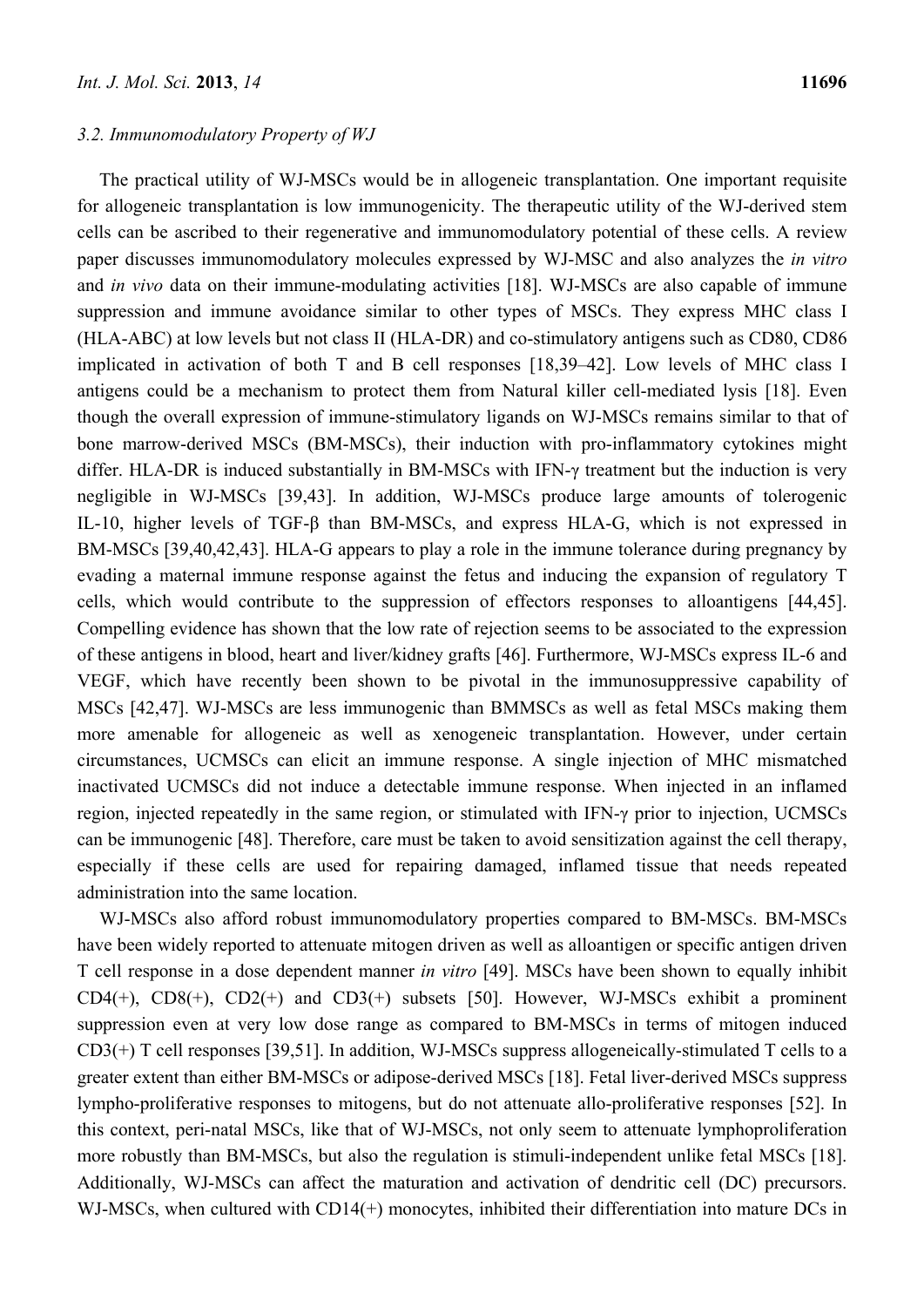a contact-dependent manner. WJ-MSCs co-cultured monocytes were shown to be locked in an immature DC phenotype and the up-regulation of co-stimulatory ligands was blocked in the co-cultures [53]. Thus, WJ-MSCs might indirectly affect T cell allogeneic responses through attenuation of DC functions. There are a limited number of studies with purified populations of immune cells tracing their activation and effector functions closely in presence of WJ-MSCs. Prasanna *et al*. have tracked the pro-inflammatory cytokine secretion patterns kinetically in co-cultures of WJ-MSCs/BM-MSCs with PHA-activated lymphocytes [39]. A change in the threshold and kinetics of IL-2 secretion was observed only with BM-MSCs and not with WJ-MSCs. Additionally, an early activation of negative co-stimulatory ligands on peripheral blood lymphocytes was observed more evidently with WJ-MSCs co-cultures [39]. Although the major secretary profiles of different tissue derived MSCs are similar, WJ-MSCs and cord blood MSCs only secrete IL-12, IL-15 and Platelet-derived growth factor (PDGF). In summary, the putative mechanisms of immunomodulatory properties of WJ-MSCs include upregulation of negative co-stimulatory ligands, secretion of immunosuppressive soluble factors, generation of memory cells, cell fusion to escape recognition, immune avoidance mechanisms specific to fetal-maternal interface, attenuation of antigen-presenting cell functions, altered migration of immune cells, and T cell anergy apoptosis tolerance [18].

# *3.3. Phenotypic Characterization of WJ*

In 2011, Conconi *et al.*, laid out the groundwork on the WJ's characterization by providing an overview on the human UC [54]. In this review, a panoramic view of phenotypic characteristics of human UC cells derived from various UC parts are described. The high heterogeneity of extraction, culture, and analysis procedures hinder the ability to precisely identify UC stromal cells. Overall, cells from WJ fit with the minimal criteria for MSCs. The mesenchymal features of WJ cells have been confirmed by the expression of specific lineage cytoskeletal markers, such as SMA and vimentin. Furthermore, ESC markers, such as Oct-4, SSEA4, nucleostemin, SOX-2 and Nanog, have also been revealed, though HUCPV cells do not express Oct-4, SSEA4. Other cell surface molecules are CD59 and CD146 which are not expressed in HUCPV cells. CD59 is involved in the complement system regulation thus preventing cell lysis. CD146 is a cell adhesion molecule expressed not only on endothelial cells but also on MSCs[54]. Furthermore, the HUCPV cells stain for pan-cytokeratin more strongly than WJ-MSCs [20]. This group suggested that HUCPV cells are more differentiated than WJ-MSCs and this explains why the HUCPV cells may not differentiate to neuronal cells. The most outstanding feature of CL-MSCs is the expression of CD14 which is not expressed in WJ-MSCs [25]. CD14 is widely recognized as a common marker for marcrophages. The function and significance of CD14 expression on CL-MSCs has not to be determined yet, but it is interesting to note that the soluble form of CD14 can down regulate T cell activation [55]. The most striking feature of WJ-MSCs is their unique ability to express the HLA-G6 isoform. As mentioned previously, HLA-G6 is implicated in immune-modulation. Thus, WJ-MSCs are particularly suitable for cell-based therapy. As a result, different phenotypic profiles are detectable not only among the cells obtained from the various parts of cord, but also inside the same UC regions, suggesting that UCMSCs may represent an unique cell family whose components present various degree of stemness. However, *in vitro* and *in vivo* evidence indicates WJ as an excellent source of MSCs because its cells present a wide range of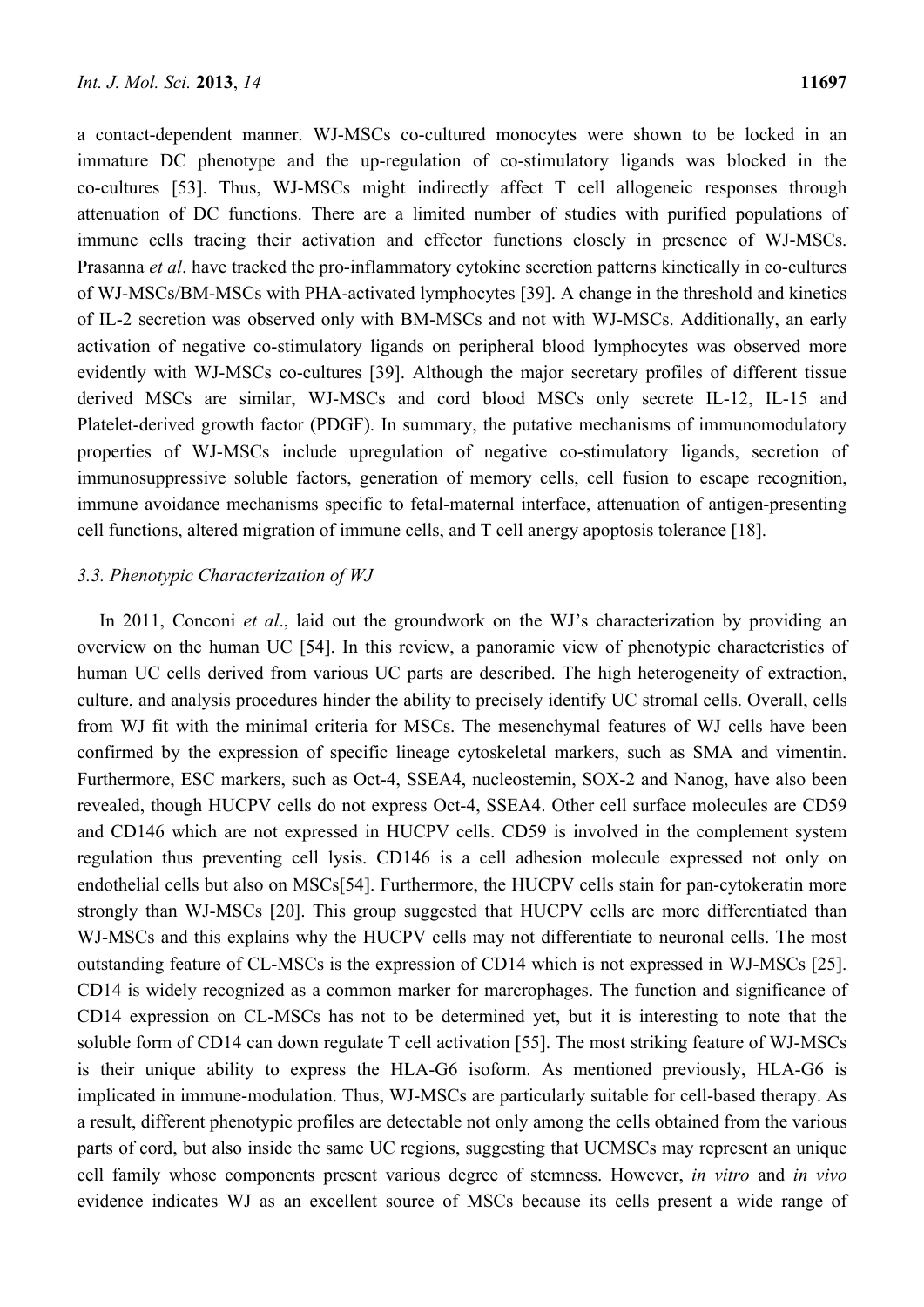potential therapeutic applications. In addition, Conconi and co-workers [56] first reported that CD105(+)/CD31(−)/KDR(−) cells from WJ are able not only to differentiate *in vivo* towards the myogenic lineage, but also to contribute to the muscle regenerative process. Such myogenic differentiation potential of CD105(+) cells from WJ was further confirmed using *in vitro* assays.

Subsequently, Jeschke and colleagues identified the specific region of the UC lining (sub-amnion) and WJ enriched with stem cell niches [17]. Before this report, Kita and co-workers [25] previously attempted to isolate MSCs from sub-amnion of the UC and they reported that sub-amniotic MSCs are distinct from ESCs and do not show tumorigenicity *in vitro*. The CL-MSCs isolated by their method maintain typical characteristics of MSCs *in vitro*, but also showed several specific features [25]. Because of several anatomically distinct zones found in the UC, isolated multipotent cells sometimes show heterogeneity. In addition, differences in isolation technique may lead to further variation. Of note, CL-MSCs have excellent potential in terms of their proliferative capacity and possibly multipotency [17]. However, the main disadvantage of CL-MSC is the extremely time-consuming nature of the isolation process. In contrast, WJ provides an ample supply of MSCs. Although WJ–MSCs show more variation in terms of quality of cells, WJ is still a very useful depot of MSCs. Accordingly, the choice of MSC source should consider the quality and quantity of stem cells required for each specific application.

Interestingly, biological characteristics of MSCs can be influenced by perinatal environment. There is increasing evidence that intrauterine metabolic disturbances produced by hyperglycemia during pregnancy appear to increase the risk in offspring for obesity and diabetes [57–59]. In addition, studies in animal models suggest that the MSC commitment into pre-adipocytes begins during fetal development and perinatal life [60]. Since the number of pre-adipocytes and mature adipocytes is lower in normal subjects than in obese subjects [61], changes in the prenatal maturational process may play a role in the pathogenesis of obesity and metabolic-associated diseases. For this reason, it would be useful to investigate how the perinatal environment may affect fetus-derived MSCs, especially in unregulated gestational diabetes. Recently, Pierdomenico *et al*., have compared WJ-MSCs obtained from UC of both healthy and diabetic mothers, in order to better understand the mechanisms involved in metabolic diseases in offspring of diabetic mothers [62]. Although the same markers were expressed in WJ-MSCs obtained from both healthy and diabetic mothers, their expression levels differed, possibly due to a difference in functional characteristics of the two WJ-MSCs groups. Lower levels of CD90 were observed in WJ-MSCs from diabetic mothers, which could be to the result of a plasticity decrease of these cells. It was also shown that WJ-MSCs from diabetic mothers presented higher adipocyte differentiation efficiency, compared to WJMSCs obtained from healthy mothers, suggesting, therefore, a possible pre-commitment of these cells to the adipogenic lineage. In addition, the up-regulation of CD44, CD29, CD73, CD166, SSEA4 and TERT in WJ-MSCs obtained from diabetic mothers might be related to the slight increase of proliferative ability of these cells. Results indicate that in contrast to cells from healthy mothers, WJ-MSC from diabetic mothers display a higher ability to differentiate towards the adipogenic lineage. This suggests that the diabetic uterine environment may be responsible for a "pre-commitment" that could give rise in the post natal life to an alteration of adipocyte production upon an incorrect diet style, which in turn would produce obesity.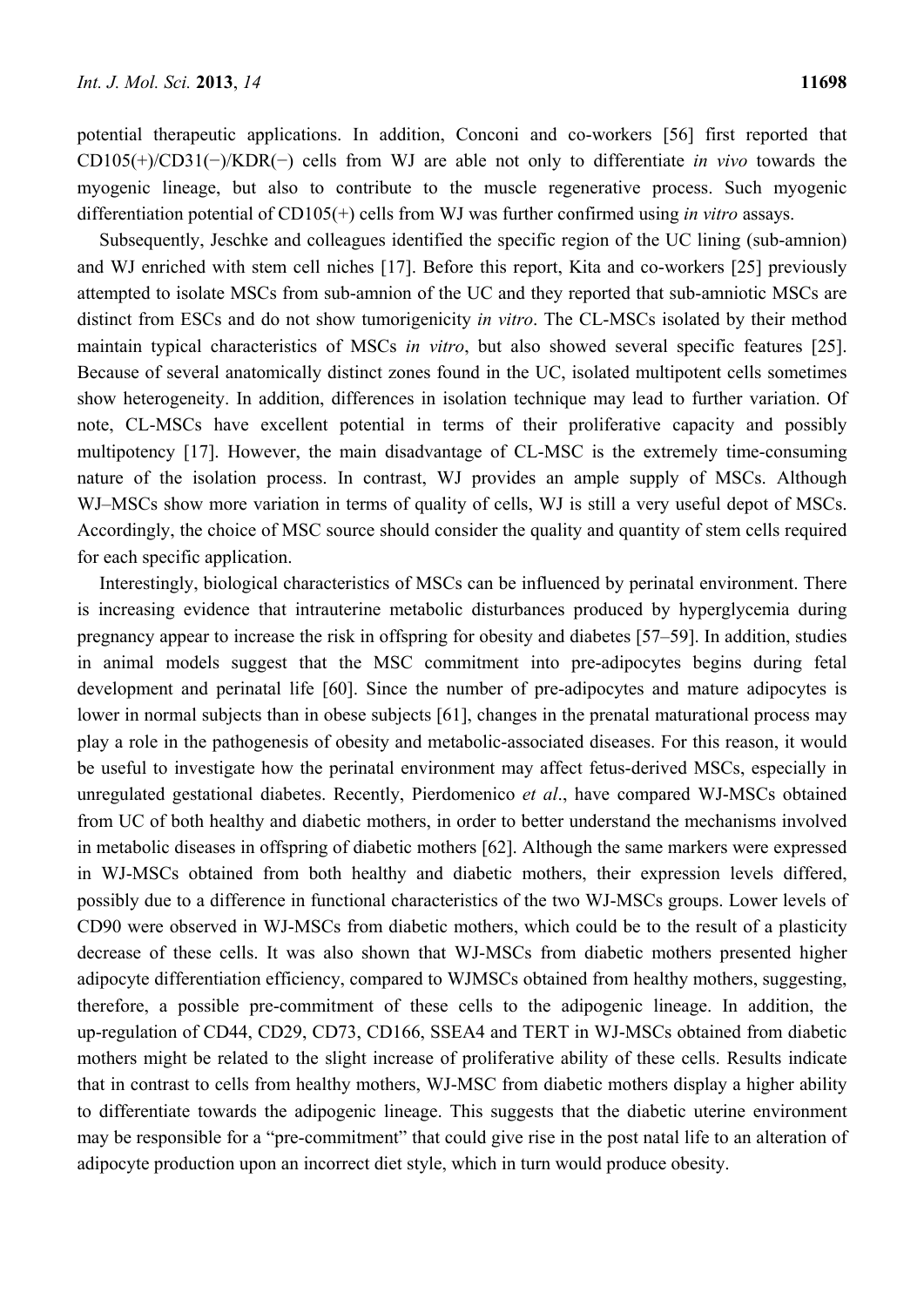#### **4. Clinical Applications of WJ-Derived Stem Cells**

## *4.1. Cancer Therapy*

Stem cell based therapy has significant potential to treat various diseases including primary and metastatic cancers. Tamura and co-workers reported previously showed that un-engineered human and rat UCMSC significantly attenuated the growth of multiple cancer cell lines *in vivo* and *in vitro* through multiple mechanisms [63,64]. Intrinsic stem cell-dependent regulation of cancer growth, potential mechanisms involved in this unique biological function, delivery of exogenous anti-cancer agents, and the potential for clinical applications were discussed in a previous paper [65]. Since naive UCMSC have the intrinsic ability to secrete factors that can result in cancer cell growth inhibition and/or apoptosis *in vitro* and *in vivo*, they have many advantages for cell-directed cancer therapy. The mechanisms by which naïve UCMSC attenuate tumor growth have yet to be fully clarified, however, two potential mechanisms have been suggested [65]. The first potential mechanism is production of multiple secretory proteins that induce cell death of cancer cells and cell cycle arrest. This suggests that UCMSC stimulate caspase activities and arrest the cell cycle even in the absence of direct contact with cancer cells [43,66]. In addition, microarray analysis of rat UCMSC revealed over-expression of multiple tumor suppressor gene [65]. The second potential mechanism is the enhancement of an immune reaction to cancer cells. Immunohistochemistry revealed that the majority of infiltrating lymphocytes in rat UCMSC-treated tumors were T cells. The treatment of rat UCMSC apparently increased CD8(+) T cell infiltration throughout the tumor tissue [64]. Although these results contradict results described above which show the low immunogenicity of human UCMSC, the immunogenicity of UCMSC in tumor bearing animals may be dependent upon the microenvironment of UCMSC and tumor cells.

The homing ability of stem cells seems to be mediated by the interaction of cytokines/growth factors and their receptors. Large amounts of various cytokines and growth factors are secreted by tumor cells. Since UCMSC and other MSCs express various cytokine and growth factor receptors on their surface, they are likely to migrate towards cytokine/growth factor production sites by sensing these cytokine gradients [65]. Due to the over-expression of IL-8 receptor and CXCR, UCMSCs have a greater capacity to migrate towards tumor than BM-MSCs. It has also been demonstrated that these cells can be engineered to express cytotoxic cytokines before being delivered to the tumor and can be preloaded with nanoparticle payloads and attenuate tumors after homing to them [67,68]. Human UCMSC engineered to express INF-β produced sufficient amounts of INF-β to induce death of human breast adenocarcinoma cells and bronchioloalveolar carcinoma cells *in vitro* and *in vivo* [41,68]. Thus, the INF-β-human UCMSC could also be a new therapeutic modality for the treatment of various cancers. Among many tissue-originated multipotent stem cells, UCMSC may be suitable for allogenic transplantation as a therapeutic tool due to their abundance, low immunogenicity, lack of CD34 and CD45 expression, and simplicity of the methods for harvest and *in vitro* expansion. The homing ability to inflammatory tissues, including cancer tissues, and tumoricidal ability of UCMSC further confers upon these cells the potential for targeted cancer therapy.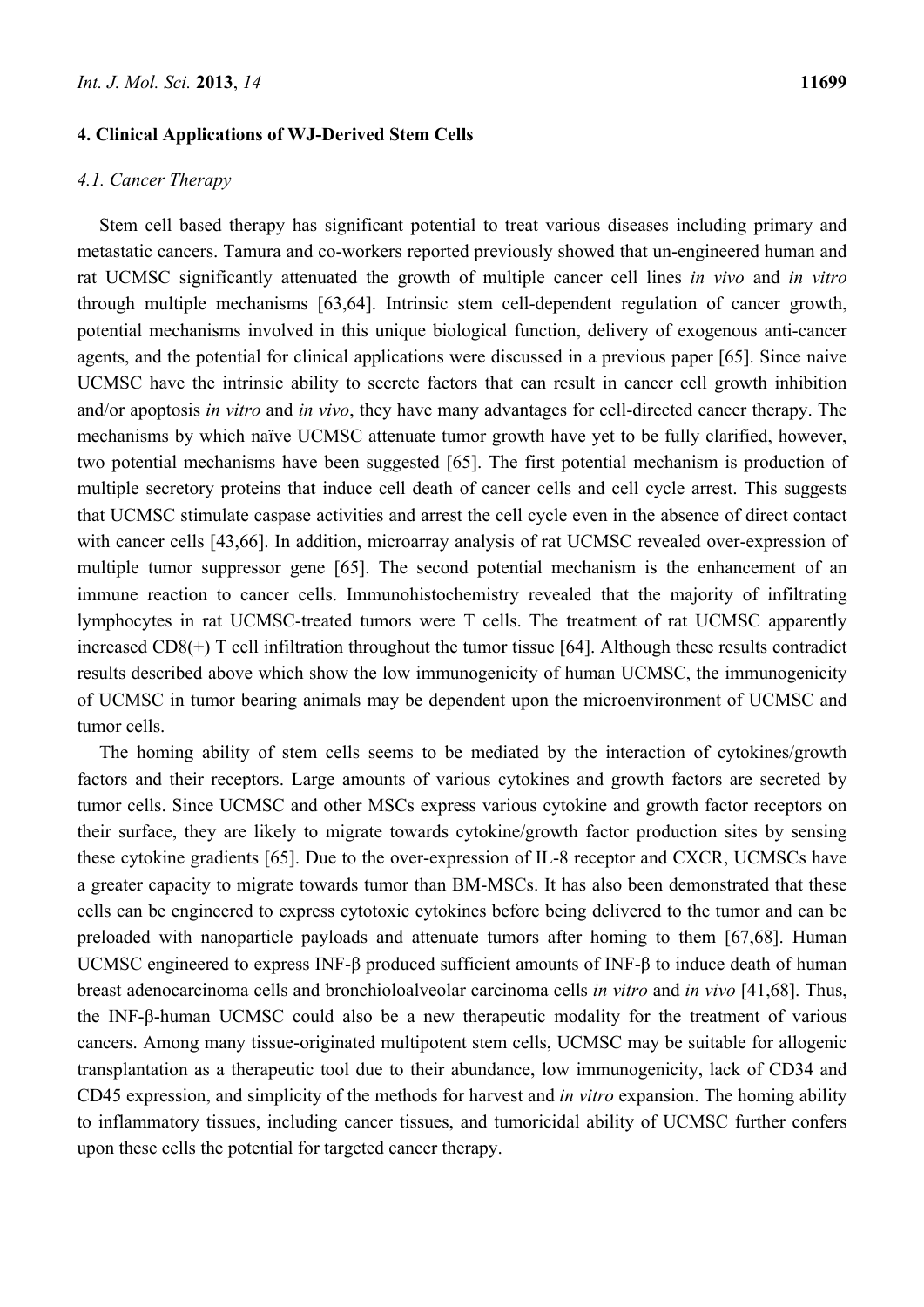#### *4.2. Liver Disease*

Cell therapy has also emerged as an attractive alternative to orthotopic liver transplantation for the treatment of liver disease. WJ-MSCs have demonstrated a potential to differentiate into endodermal lineage, including hepatocyte-like cells. The *in vitro* and *in vivo* use of UCMSCs for liver cell therapy has been described [69]. UCMSCs represent a very attractive cell source for treatment of liver disease as they display several hepatic markers characterizing the sequential steps of liver development. Moreover, *in vivo* experiments showed that after transplantation of undifferentiated UCMSCs in the liver of SCID mice with partial hepatectomy, the engrafted cells expressed human hepatic markers such as albumin and AFP, after 2, 4, and 6 weeks following transplantation. This strongly suggests that UCMSCs could be of great interest for the regenerative medicine approaches in liver disease [70]. Interestingly, a different study suggests a supportive role of undifferentiated UCMSCs in rescuing injured liver functions and reducing fibrosis *in vivo*. This study supports the hypothesis that, even in the absence of an actual transdifferentiation process, UCMSCs could exert a supportive action in increasing the functional recovery of recipient livers, perhaps stimulating the differentiation of endogenous parenchymal cells and promoting degradation of fibrous matrix [71]. In addition, their differentiation ability to hepatic lineage can be enhanced *in vivo* and *in vitro* after culture with hepatogenic factors. In treating liver cirrhosis, UCMSCs have properties of anti-inflammatory and anti-fibrosis by endogenous secreted factors such as metalloproteinases. This ability of UCMSCs to differentiate into hepatocyte-like cell warrant further investigations designed to better understand that cells can repopulate and rescue the liver function.

#### *4.3. Cardiovascular Diseases*

The therapeutic potential of WJ for cardiovascular tissue engineering has been suggested [72]. Because surgical treatment using non-autologous valves or conduits have distinct disadvantages including obstructive tissue ingrowths and calcification of the implant [73,74], cardiovascular fetal tissue engineering focuses on the *in vitro* fabrication of autologous, living tissue with the potential for regeneration of heart muscle. The general concept of WJ-MSCs based cardiovascular tissue engineering has been validated in large animal studies [75]. In brief, completely autologous, living trileaflet heart valves generated using human WJ-MSCs have been successfully implanted in growing sheep models for up to 20 weeks. These valves showed good functional performance as well as structural and biomechanical characteristics strongly resembling those of native semilunar heart valves. In comparative studies of various cell sources for cardiovascular tissue engineering, UC stem cell represent an attractive, readily available autologous cell source for cardiovascular tissue engineering offering the additional benefits of utilizing juvenile cells and avoiding the invasive harvesting of intact vascular structures [6]. Recently, a 3D aligned microfibrous myocardial tissue construct cultured under transient perfusion was introduced [76]. The goal of this study was to design and develop a myocardial patch to use in the repair of myocardial infarctions or to slow down tissue damage and improve long-term heart function. The basic 3D construct design involved two biodegradable macroporous tubes, to allow transport of growth media to the cells within the construct, and cell seeded, aligned fiber mats wrapped around them. The microfibrous mat housed WJ-MSCs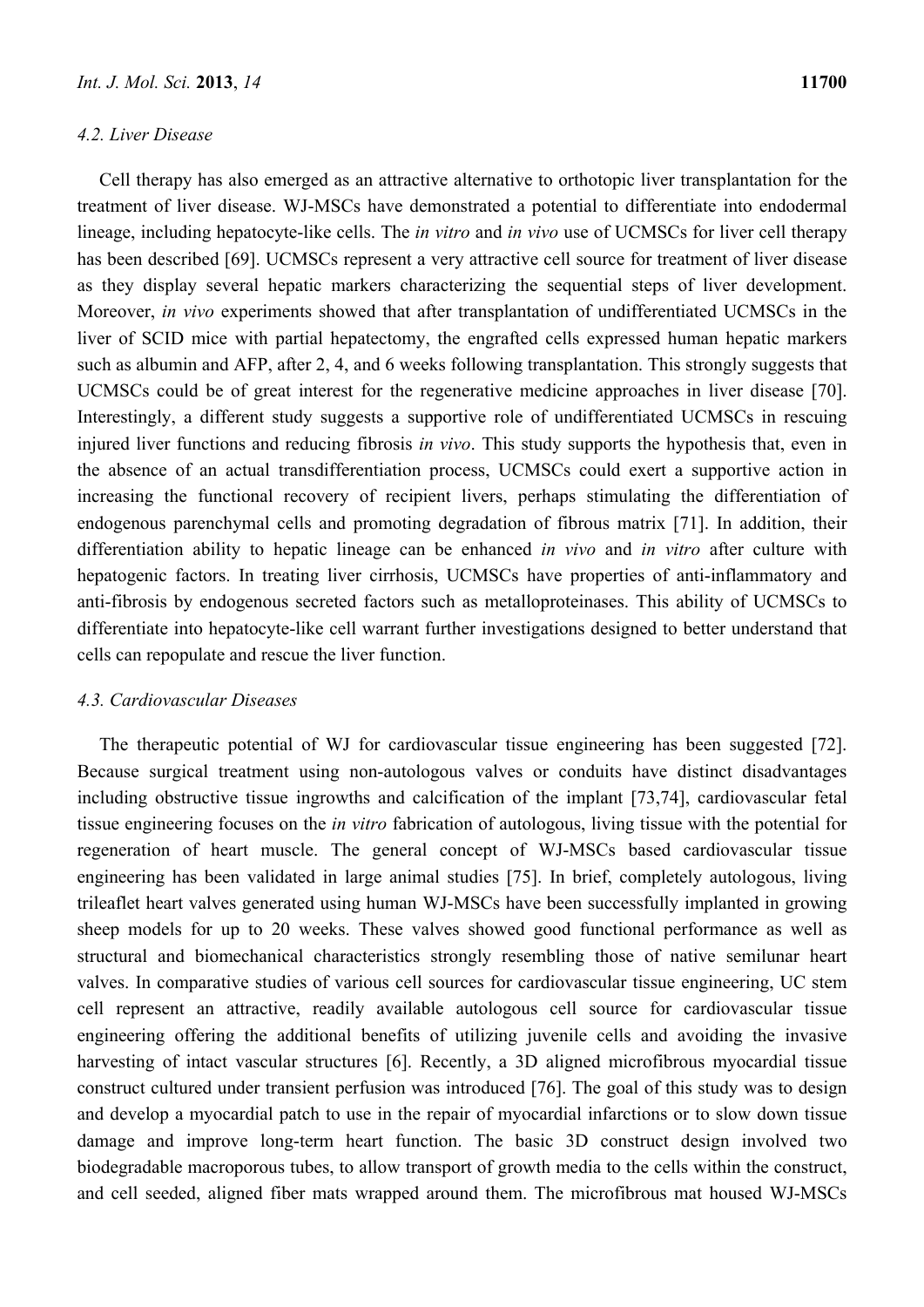aligned in parallel to each other in a similar way to cell organization in native myocardium. The 3D construct was cultured in a microbioreactor by perfusing the growth media transiently through the macroporous tubing for 14 days. Experimental data confirmed that 3D constructs from static and perfused cultures enhanced cell viability, uniform cell distribution and alignment due to nutrient provision from inside the 3D structure. Experimental results during the last decade have shown that WJ-MSCs have great potential in tissue engineering, in which one of most promising directions is cardiovascular tissue engineering [72]. Despite knowledge of their advanced characteristics and first reports of successful pre-clinical and clinical applications, WJ-MSCs require further study to determine their clinical limitations and establish realistic clinical protocols. For example, replacements currently applicable in scaffold-based tissue engineering are mostly based on foreign materials, such as natural, synthetic or hybrid polymers. This results in a lack of growth and remodelling and carries the risk for thrombo-embolic complications and infections. Possible problems concerning these systems are systemic toxicity, growth limitation, differentiation and function restraints, incorporation barriers and cell or tissue delivery difficulties. Thus, the development of compatible biomaterials that do not mitigate WJMSC regenerative- and immuno-modulatory-potential is necessary [72]. In addition, because long term survival of the stem cells in the host tissue and establishment of treatment regimen are critical issues which still hamper broad clinical applications of WJ-MSCs, the establishment of relevant clinical criteria for isolation, characterization, long-term cultivation, and maintenance of human MSCs is necessary for the successful use of WJ-MSCs in regenerative medicine.

## *4.4. Cartilage Regeneration*

Cartilage is a specialized connective tissue which has poor regeneration and self-repair capacity *in vivo*. Traumatic injury or autoimmune processes are among the main causes of cartilage damage and degeneration, for which new hope comes from tissue engineering using stem cells which have undergone chondrocyte-like differentiation. To this end, *in vitro* and *in vivo* data on the use of perinatal stem cells, in particular WJ-MSC, for regenerative medicine aimed at cartilage repair and regeneration have been reported [77]. UCMSCs are able to differentiate into chondrocyte-like cells if cultured in a supplemented medium. Analysis of the chondrogenic potential of WJ-MSCs showed they have the multipotential capacity and their chondrogenic capacity could be useful for future cell therapy in articular diseases [78]. Wang *et al*. demonstrated that seeding density of WJ-MSCs in poly-glycolic acid (PGA) scaffolds, in the presence of chondrogenic medium, had important effects on their chondrogenic potential [79]. This study demonstrated the potential for chondrogenic differentiation of WJ-MSCs in three-dimensional tissue engineering; higher seeding densities better promoted biosynthesis and mechanical integrity, and thus a seeding density of at least 25 million cells/mL is recommended for fibrocartilage tissue engineering with umbilical cord mesenchymal stromal cells [79]. Chondrogenic differentiation of WJ-MSCs can also be enhanced when cultured on nanofibrous substrates with a sequential two cultures medium environment. Moreover, WJ-MSCs are able to upregulate the production of hyaluronic acid and GAGs, as well as the expression of key genes as SOX9, COMP, Collagen type II and FMOD [80]. Because osteochondral tissue consists of cartilage and bone, cell sources and tissue integration between cartilage and bone regions are critical to successful osteochondral regeneration. Recently, Wang *et al*. developed a supportive structure which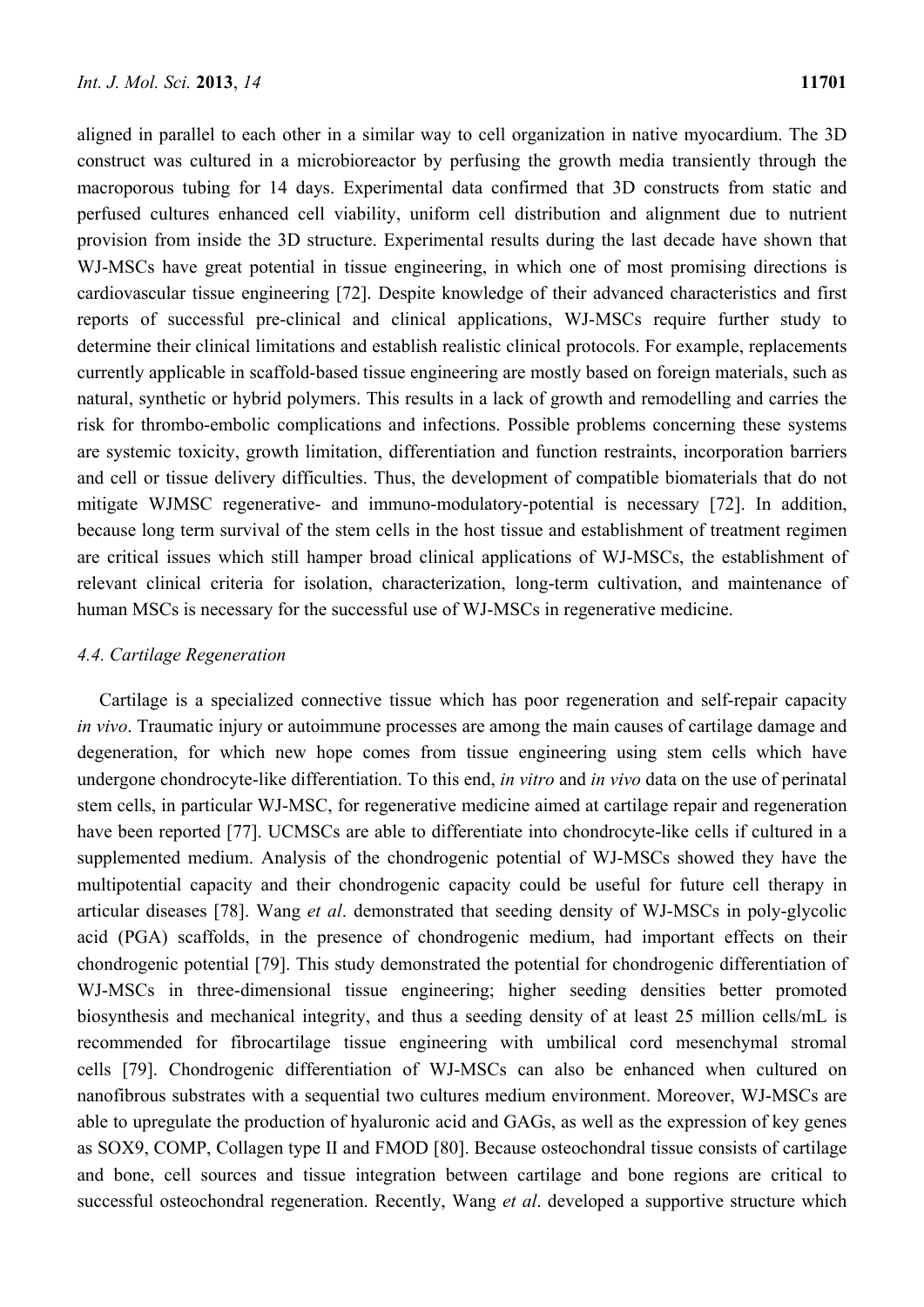mimics native osteochondral tissue [81]. In this study, WJ-MSCs were introduced to the field of osteochondral tissue engineering and a new strategy for osteochondral integration was developed by sandwiching a layer of cells between chondrogenic and osteogenic constructs before suturing them together. Two groups of WJ-MSCs were seeded in different poly-L-lactic-acid (PLLA) scaffolds with chondrogenic and osteogenic medium respectively for 3 weeks. After this period of time, chondrogenic and osteogenic constructs were sutured together surgically to create four different osteochondral assemblies. Histological and immunohistochemical staining, such as for glycosaminoglycans, type I collagen and calcium, revealed better integration and transition of the matrices between two layers in the composite group containing sandwiched cells as compared to other control composites. These results suggest that hUCMSCs may be a suitable cell source for osteochondral regeneration, and the strategy of sandwiching cells between two layers may facilitate scaffold and tissue integration [81]. In short, WJ-derived cells are promising cellular source for cartilage repair due to both their differentiation and immunomodulatory properties. WJ-MSCs have been demonstrated to successfully differentiate into cells resembling mature chondrocytes. Moreover, their peculiar features of low innunogenicity and their potential to induce immune tolerance in the host justify the efforts for their use in osteoarthritis, rheumatoid arthritis and other disease settings. The high variability of cell sources, the need for scaffolds and matrixes, and the administration of several combinations of growth factors necessitates further research to optimize this cellular therapy approach and translate the results obtained from bench to clinic for cartilage repair.

# *4.5. Peripheral Nerve Repair*

Many therapeutic approaches have been used in an attempt to restore neural function after PNS injury. Recent tissue engineering studies have focused on the development of bioartificial nerve conduits to guide axonal regrowth [82,83]. In this system, the bioartificial nerve conduit is placed between the nerve ends to enclose intervening gap, thereby allowing axons to regrow into the distal nerve segment. However, artificial nerve conduits are limited when the nerve gap is long. Schwann cells, one of the most important components of the peripheral glia that forms myelin, serve as a favorable microenvironment for the repair of damaged nerve fibers in the peripheral nervous system (PNS) [84]. As a rule, Schwann cells are crucial for PNS regeneration, even when artificial nerve conduits are used. Because isolation and expansion of Schwann cells from other peripheral nerve have limitations, many researchers have focused on MSCs from various types of tissues. The induction system for differentiating Schwann cells from BM-MSCs was first reported by Dezawa *et al*. in 2001 [85]. Recently, UCMSCs were shown to differentiate into Schwann cells capable of supporting neural regeneration and constructing myelin [86,87]. Transplantation into rat transected sciatic nerve showed that the human UC-Schwann cells maintained their differentiated phenotype *in vivo* after transplantation and contributed to axonal regeneration and functional recovery. Another group demonstrated that UC-Schwann cells differentiated from WJ produced neurotrophic factors such as NGF and BDNF [88,89]. These findings indicated that UC-Schwann cells are a viable alternative to native Schwann cells and may be applied to cell-based therapy for nerve injuries. Given the intrinsic ability of activated Schwann cells to promote axonal regeneration *in vivo*, UCMSC can be used to successfully derive mature Schwann cells for the regeneration of peripheral nerve. Schwann cells also support axonal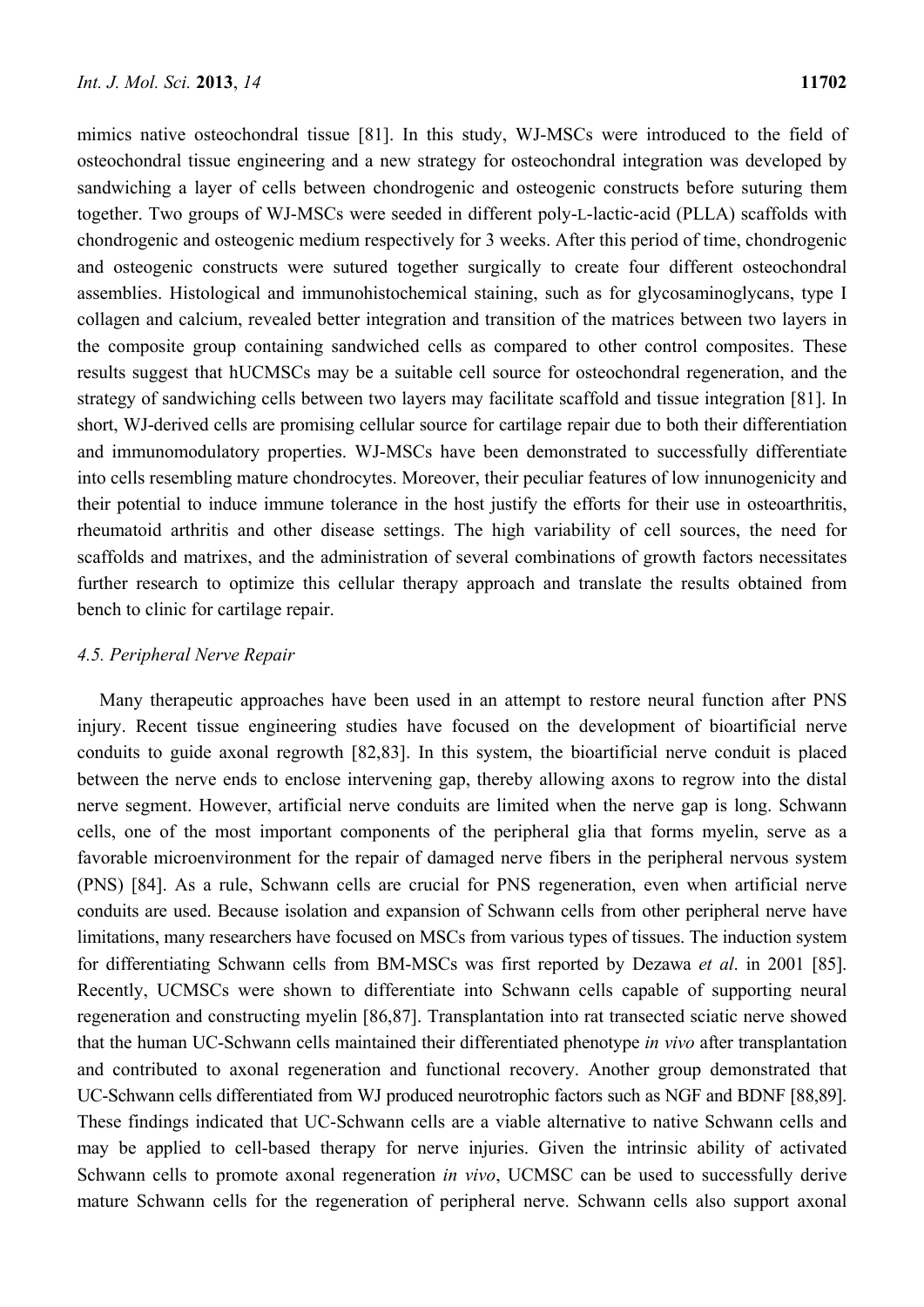regeneration, construct myelin, and contribute to functional recovery in a spinal cord injury model. In addition to WJ, Schwann cells can be differentiated from MSCs harvested from other sources, such as BMSCs, UC-MSCs, and ADSCs. In the end, a vis-à-vis comparison among these many MSC sources can reveal the potential of WJ-derived MSCs for therapeutic application to spinal cord injury [87].

Along this line of investigations, efforts to maximize the isolation and differentiation of stem cells derived from WJ have utilized studies designed to optimize cell harvest protocols, such as the use of oxygen concentration and plating density [90]. Such standardized isolation protocols would permit the expansion and maintenance of colony forming unit-fibroblast (CFU-F). Previous work reported that low plating density and/or exposure to 5% oxygen *vs*. 21% oxygen increased proliferation rate and enhanced expansion of MSCs. Recently, the effects of both plating density and oxygen concentration on MSCs derived from WJ have been evaluated [90]. Reducing oxygen concentration from 21% (room air) to 5% during expansion increased cell yield and maintained CFU-F, without affecting the expression of surface markers or the differentiation capacity of WJ-MSCs. The proposed mechanism is that reducing oxygen concentration in culture up-regulates hypoxia inducible factors (HIFs) and downstream effects from HIF activation include increased cell proliferation and maintenance of CFU-F, perhaps by affecting telomerase. In addition, reducing plating density from 100 to 10 cells/cm<sup>2</sup> increased CFU-F frequency. Therefore, plating density and oxygen concentration are two important variables that affect the expansion rate and frequency of CFU-F of WJ-MSCs. These results suggest that these two variables are key stem cell isolation factors to produce different input populations for tissue engineering or cellular therapy.

#### *4.6. Cardiac Differentiation of Human WJ-Derived Stem Cells*

Since undifferentiated MSC tend to spontaneously differentiate into multiple lineages when transplanted *in vivo*, the developmental fate of transplanted BM-MSCs is not restricted by the surrounding tissue after myocardial infarction. It is possible that such uncommitted stem cells undergo maldifferentiation within the infracted myocardium with potentially life-threatening consequences [91]. Therefore, it was postulated that a certain cardiac differentiation of stem cells prior to transplantation would result in enhanced myocardial regeneration and recovery of heart function [92,93]. In this context, initiating the transformation of stem cells into a cardiomyogenic lineage is accomplished by culturing them in defined culture conditions. WJ-MSCs can be induced toward heart cells; after 5-azacytidine treatment for 3 weeks, WJCs expressed the cardiomyocyte markers, cardiac troponin I, connexin 43, and desmin, and exhibited cardiac myocyte morphology [94]. In addition, oxytocin, embryo-like aggregates and several growth factors like transforming growth factor-β1 (TGF-β1), PDGF and basic fibroblast growth factor (bFGF) are used to induce myocyte differentiation of various stem cell types [95–97]. The expression levels of oxytocin are higher in developing hearts than in adult hearts suggesting that oxytocin may be involved in cardiomyocyte differentiation [98]. A variety of protocols of cardiac differentiation designed for different stem cell types have been published [97]. One such study showed that cardiac differentiation of UCMSC was driven by cell treatment with 5-azacytidine, oxytocin as well as by forming of "embryoid bodies" [97]. The morphological and immunocytochemical analysis of cardiac differentiated UCMSC (cUCMSC) with an extensive panel of cardiac markers showed that oxytocin is a more potent inducer of cardiac differentiation than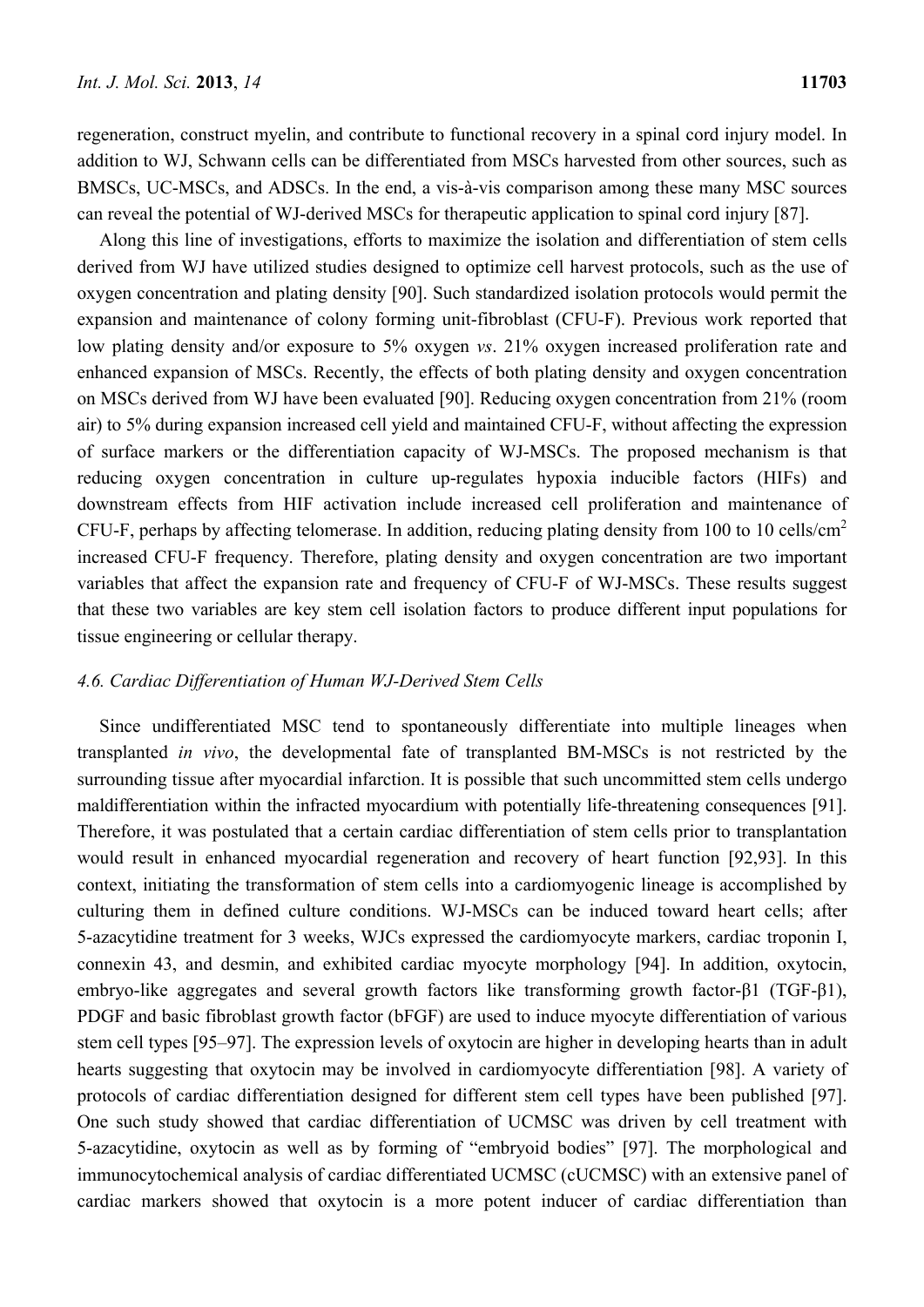5-azacytidine and the forming of "embryoid bodies". In conclusion, comparative immunocytochemical analyses revealed that WJ-MSCs can be differentiated into cardiomyocyte-like cells with oxytocin being the most efficient differentiation agent. Very recently, a comparison study reported the long-term therapeutic effect of MSC from two different sources (adult bone marrow or Wharton's jelly from umbilical cord) following MI in a rat model [99]. A significant improvement in ejection fraction was seen in animals that received MSCs in time points 25 to 31 wks after treatment. In addition, Wharton's jelly MSCs were co-cultured with fetal or adult bone-derived marrow MSCs to investigate MSCs' cardiac differentiation potential. When Wharton's jelly MSCs were co-cultured with fetal MSCs, and not with adult MSCs, myotube structures were observed in two-three days and spontaneous contractions (beating) cells were observed in five-seven days. Taken together, these results suggest that MSCs administered 24–48 h after MI have a significant and a strong beneficial effect lasting longer than 25 weeks after MI; additionally, WJCs may be a useful source for off-the-shelf cellular therapy for MI.

The easy accessibility and the ability of UCMSC to differentiate into cells with characteristics of cardiomyocytes render UCMSC an attractive candidate for cell based therapies and cardiac tissue engineering. The next step is to show whether UCMSC, as well as WJ-derived stem cells, possess functional properties of cardiomyocytes in order to fully assess their utility for cardiac repair.

#### **5. The New Research Frontiers in WJ Research**

## *5.1. Clonal MSCs*

A rich source of human MSCs was found in the perivascular region of the human UC which called HUCPVCs [24,100,101] which has enabled the first robust single cell clonal confirmation of a hierarchy of MCS differentiation [102]. The isolation of a nonhematopoietic (CD45−, CD34−, SH2+, Thy-1+, CD44+) HUCPVC population [24] may represent a significant source of cells for allogeneic MSC-based therapies due to their rapid doubling time, high frequencies of CFU-F and CFU-osteogenic subpopulation, and high MHC−/− phenotype. HUCPVCs show a similar immunological phenotype to bone marrow-derived MSCs (BM-MSCs) and present a non-hematopoietic myofibroblastic MSC phenotype (CD45−, CD34−, CD105+, CD73+, CD90+, CD44+, CD106+, 3G5+, CD146+) [103]. In addition to robust quinti-potential differentiation capacity *in vitro*, HUCPVCs have been shown to contribute to both musculo-skeletal and dermal wound healing *in vivo* [103]. Similar clonal expansions of WJ-derived stem cells will provide a well-defined set of stem cells allowing consistent validation and replication of studies that could enhance successful translation of laboratory studies of WJ for therapeutic applications.

#### *5.2. Use of Magnetic Resonance Imaging in Contrast Labeled-UC Stem Cells*

A recent study reported the isolation of cells from the intervascular and perivascular portion of UCM and compared these cell lineages by characterization of their specific marker expression patterns, capacity for self-renewal and potential to differentiate into multiple lineages [104]. The cells isolated from the intervascular portion showed faster doubling times than cells from the perivascular portion (which are probably more highly differentiated). Cells from both portions expressed MSC mRNA markers (CD29, CD105, CD44, CD166) and were negative for CD34 and MHC-II. Osteogenic,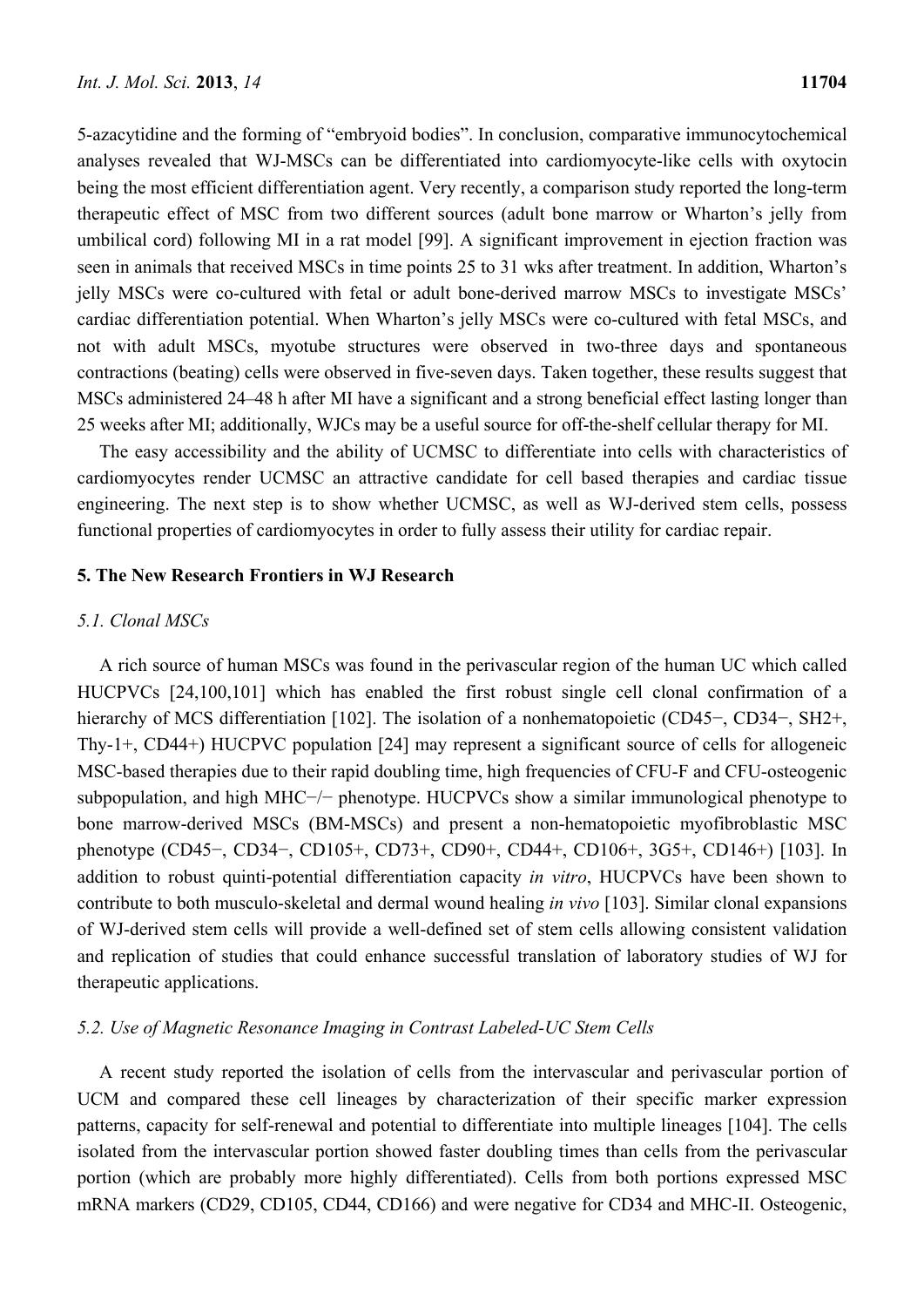adipogenic, chondrogenic and neurogenic differentiation were confirmed by specific staining and gene expression. Another aim of this study was to investigate their labeling efficiency of MSC with magnetic resonance contrast agents. To investigate this, pre-clinical experiments involving labeling of cells with magnetic resonance contrast agents (superparamagnetic iron oxide particles-SPIO-and manganese chloride) and the subsequent *in vitro* study of these were conducted. Both contrast agents were found to provide simple, robust and safe methods to label cells; nevertheless, SPIO-labeling method has higher sensitivity. The SPIO labeling procedure proved to be an efficient and non-toxic tool that merits further investigation and the possible development of *in vivo* studies for clinical applications. Such studies will not only provide evidence of stem cell migration and deposition to injured and non-injured tissues, but will also offer insights on mechanisms of action of cell therapy.

## **6. Conclusions**

Altogether, these studies offer authoritative views on phenotypic markers and therapeutic potential of WJ-derived stem cells. We provide insights on gaps in knowledge for the cells' biological properties and translational applications. Cognizant of the many tissue sources of stem cells, further investigations on the advantages and limitations of WJ will reveal their optimal transplant regimens that are tailored for specific diseases.

## **Acknowledgments**

CV Borlongan is supported by James and Esther King Foundation for Biomedical Research Program 1KG01-33966, Department of Defense W81XWH1110634, and NIH NINDS RO1 1R01NS071956-01. DW Kim is supported by SoongSan Fellow Ship of WonKwang University in 2012.

# **Conflict of Interest**

The authors declare no conflict of interest.

#### **References**

- 1. La Rocca, G. Connecting the dots: The promises of wharton's jelly stem cells for tissue repair and regeneration. *Open Tissue Eng. Regen. Med. J.* **2011**, *4*, 3–5.
- 2. McElreavey, K.D.; Irvine, A.I.; Ennis, K.T.; McLean, W.H. Isolation, culture and characterisation of fibroblast-like cells derived from the wharton's jelly portion of human umbilical cord. *Biochem. Soc. Trans.* **1991**, *19*, 29S.
- 3. Wharton, T. Adenographia. Translated by s. Freer. Oxford, UK: Oxford University Press: 1996.
- 4. Chacko, A.W.; Reynolds, S.R.M. Architecture of distended and nondistended human umbilical cord tissues, with special reference to the arteries and veins. *Contrib. Embryol.* **1954**, *35*, 135–150.
- 5. Kadner, A.; Hoerstrup, S.P.; Tracy, J.; Breymann, C.; Maurus, C.F.; Melnitchouk, S.; Kadner, G.; Zund, G.; Turina, M. Human umbilical cord cells: A new cell source for cardiovascular tissue engineering. *Ann. Thorac. Surg.* **2002**, *74*, S1422–S1428.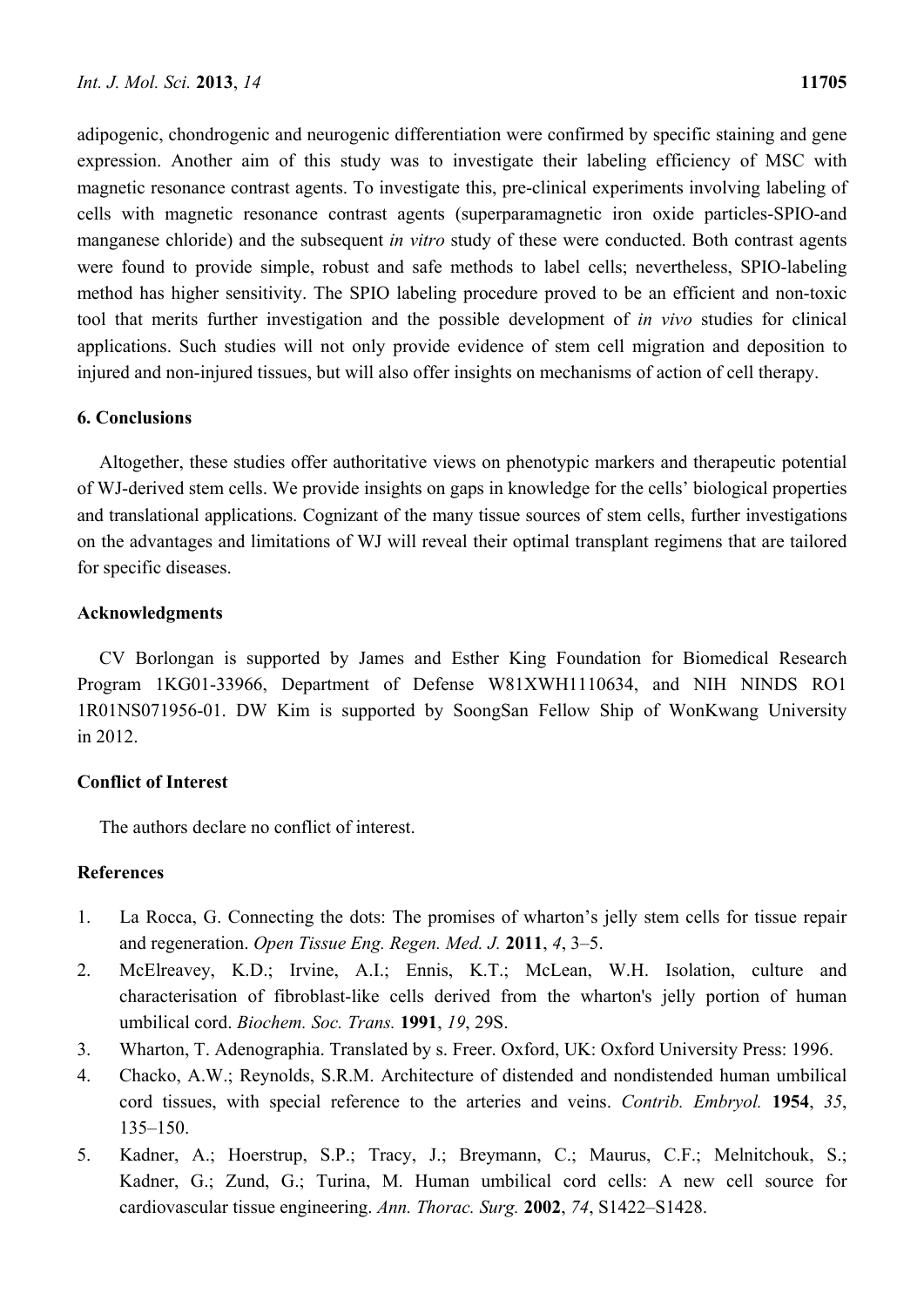- 6. Kadner, A.; Zund, G.; Maurus, C.; Breymann, C.; Yakarisik, S.; Kadner, G.; Turina, M.; Hoerstrup, S.P. Human umbilical cord cells for cardiovascular tissue engineering: A comparative study. *Eur. J. Cardio-Thorac. Surg.* **2004**, *25*, 635–641.
- 7. Mitchell, K.E.; Weiss, M.L.; Mitchell, B.M.; Martin, P.; Davis, D.; Morales, L.; Helwig, B.; Beerenstrauch, M.; Abou-Easa, K.; Hildreth, T.; *et al.* Matrix cells from wharton's jelly form neurons and glia. *Stem Cells* **2003**, *21*, 50–60.
- 8. Naughton, B.A.; San Roman, J.; Liu, K.; Purchio, A.; Pavelec, R.; Rekettye, L. Cells isolated from wharton's jelly of the human umbilical cord develop a cartilage phenotype when treated with tgf-β *in vitro*. *FASEB J.* **1997**, *11*, A19.
- 9. Purchio, A.F.; Naughton, B.A.; Roman, J.S. Production of Cartilage Tissue Using Cells Isolated from Wharton's Jelly. *U.S. Patent 5,919,702*, 1999.
- 10. Romanov, Y.A.; Svintsitskaya, V.A.; Smirnov, V.N. Searching for alternative sources of postnatal human mesenchymal stem cells: Candidate msc-like cells from umbilical cord. *Stem Cells* **2003**, *21*, 105–110.
- 11. Takechi, K.; Kuwabara, Y.; Mizuno, M. Ultrastructural and immunohistochemical studies of wharton's jelly umbilical cord cells. *Placenta* **1993**, *14*, 235–245.
- 12. Kobayashi, K.; Kubota, T.; Aso, T. Study on myofibroblast differentiation in the stromal cells of wharton's jelly: Expression and localization of alpha-smooth muscle actin. *Early Hum. Dev.*  **1998**, *51*, 223–233.
- 13. Markov, V.; Kusumi, K.; Tadesse, M.G.; William, D.A.; Hall, D.M.; Lounev, V.; Carlton, A.; Leonard, J.; Cohen, R.I.; Rappaport, E.F.; *et al.* Identification of cord blood-derived mesenchymal stem/stromal cell populations with distinct growth kinetics, differentiation potentials, and gene expression profiles. *Stem Cells Dev.* **2007**, *16*, 53–73.
- 14. Baudin, B.; Bruneel, A.; Bosselut, N.; Vaubourdolle, M. A protocol for isolation and culture of human umbilical vein endothelial cells. *Nat. Protoc.* **2007**, *2*, 481–485.
- 15. Wang, X.Y.; Lan, Y.; He, W.Y.; Zhang, L.; Yao, H.Y.; Hou, C.M.; Tong, Y.; Liu, Y.L.; Yang, G.; Liu, X.D.; *et al.* Identification of mesenchymal stem cells in aorta-gonad-mesonephros and yolk sac of human embryos. *Blood* **2008**, *111*, 2436–2443.
- 16. Bongso, A.; Fong, C.Y. The therapeutic potential, challenges and future clinical directions of stem cells from the wharton's jelly of the human umbilical cord. *Stem Cell Rev.* **2013**, *9*, 226–240.
- 17. Jeschke, M.G.; Gauglitz, G.G.; Phan, T.T.; Herndon, D.N.; Kita, K. Umbilical cord lining membrane and wharton's jelly-derived mesenchymal stem cells: The similarities and differences. *Open Tissue Eng. Regen. Med. J.* **2011**, *4*, 21–27.
- 18. Prasanna, S.J.; Jahnavi, V.S. Wharton's jelly mesenchymal stem cells as off-the -shelf cellular therapeutics: A closer look into their regenerative and immunomodulatory properties. *Open Tissue Eng. Regen. Med. J.* **2011**, *4*, 28–38.
- 19. Troyer, D.L.; Weiss, M.L. Wharton's jelly-derived cells are a primitive stromal cell population. *Stem Cells* **2008**, *26*, 591–599.
- 20. Karahuseyinoglu, S.; Cinar, O.; Kilic, E.; Kara, F.; Akay, G.G.; Demiralp, D.O.; Tukun, A.; Uckan, D.; Can, A. Biology of stem cells in human umbilical cord stroma: *In situ* and *in vitro* surveys. *Stem Cells* **2007**, *25*, 319–331.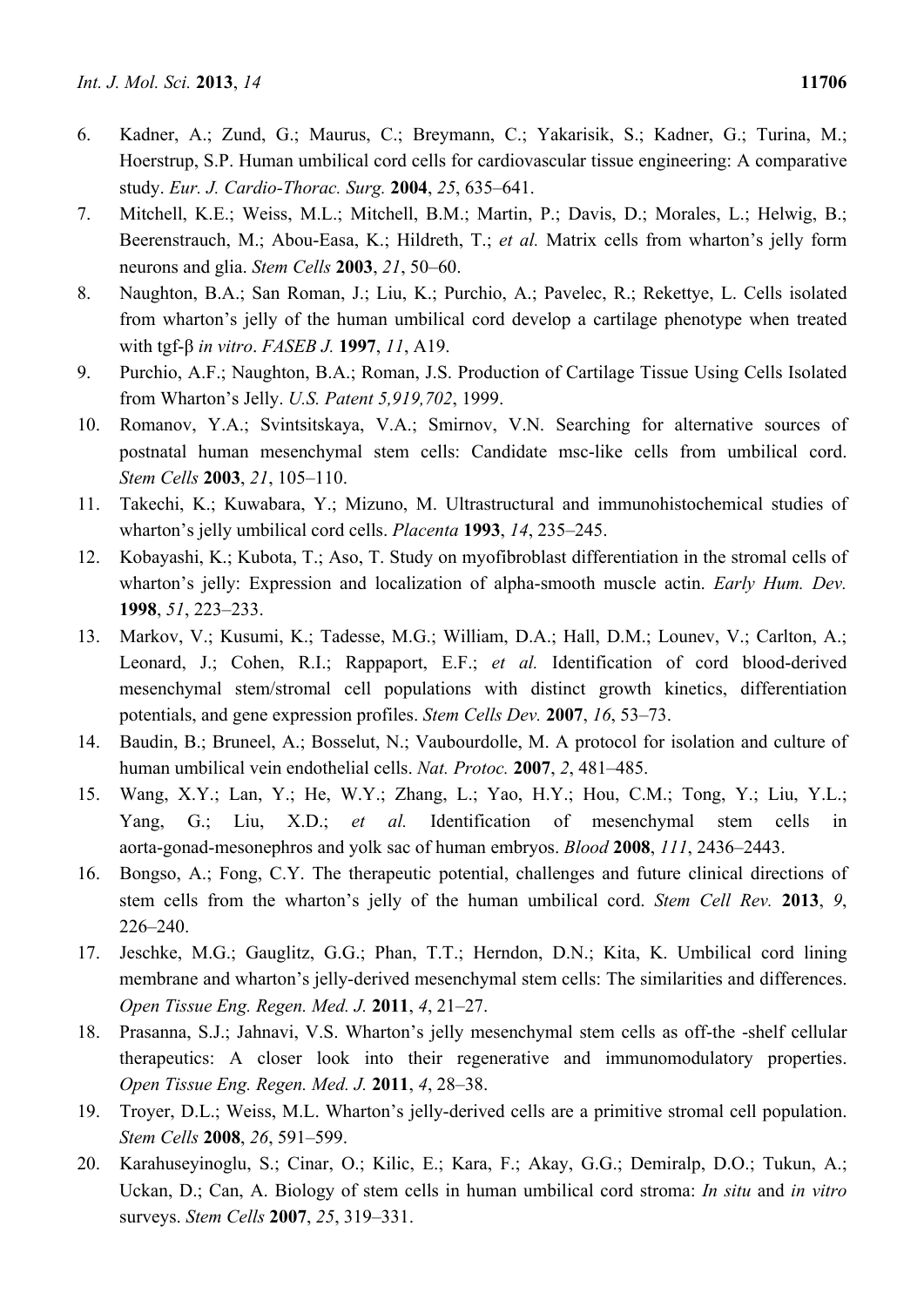- 21. Nanaev, A.K.; Kohnen, G.; Milovanov, A.P.; Domogatsky, S.P.; Kaufmann, P. Stromal differentiation and architecture of the human umbilical cord. *Placenta* **1997**, *18*, 53–64.
- 22. Can, A.; Karahuseyinoglu, S. Concise review: Human umbilical cord stroma with regard to the source of fetus-derived stem cells. *Stem Cells* **2007**, *25*, 2886–2895.
- 23. Baksh, D.; Yao, R.; Tuan, R.S. Comparison of proliferative and multilineage differentiation potential of human mesenchymal stem cells derived from umbilical cord and bone marrow. *Stem Cells* **2007**, *25*, 1384–1392.
- 24. Sarugaser, R.; Lickorish, D.; Baksh, D.; Hosseini, M.M.; Davies, J.E. Human umbilical cord perivascular (hucpv) cells: A source of mesenchymal progenitors. *Stem Cells* **2005**, *23*, 220–229.
- 25. Kita, K.; Gauglitz, G.G.; Phan, T.T.; Herndon, D.N.; Jeschke, M.G. Isolation and characterization of mesenchymal stem cells from the sub-amniotic human umbilical cord lining membrane. *Stem Cells Dev.* **2010**, *19*, 491–502.
- 26. Thomson, J.A.; Itskovitz-Eldor, J.; Shapiro, S.S.; Waknitz, M.A.; Swiergiel, J.J.; Marshall, V.S.; Jones, J.M. Embryonic stem cell lines derived from human blastocysts. *Science* **1998**, *282*, 1145–1147.
- 27. Baldwin, T. Morality and human embryo research. Introduction to the talking point on morality and human embryo research. *EMBO Rep.* **2009**, *10*, 299–300.
- 28. Laurent, L.C.; Ulitsky, I.; Slavin, I.; Tran, H.; Schork, A.; Morey, R.; Lynch, C.; Harness, J.V.; Lee, S.; Barrero, M.J.; *et al.* Dynamic changes in the copy number of pluripotency and cell proliferation genes in human escs and ipscs during reprogramming and time in culture. *Cell Stem Cell* **2011**, *8*, 106–118.
- 29. Takahashi, K.; Yamanaka, S. Induction of pluripotent stem cells from mouse embryonic and adult fibroblast cultures by defined factors. *Cell* **2006**, *126*, 663–676.
- 30. Gutierrez-Aranda, I.; Ramos-Mejia, V.; Bueno, C.; Munoz-Lopez, M.; Real, P.J.; Macia, A.; Sanchez, L.; Ligero, G.; Garcia-Parez, J.L.; Menendez, P. Human induced pluripotent stem cells develop teratoma more efficiently and faster than human embryonic stem cells regardless the site of injection. *Stem Cells* **2010**, *28*, 1568–1570.
- 31. Ogawa, M.; Larue, A.C.; Mehrotra, M. Hematopoietic stem cells are pluripotent and not just "hematopoietic". *Blood Cells Mol. Dis.* **2013**, *51*, 3–8.
- 32. Pittenger, M.F.; Mackay, A.M.; Beck, S.C.; Jaiswal, R.K.; Douglas, R.; Mosca, J.D.; Moorman, M.A.; Simonetti, D.W.; Craig, S.; Marshak, D.R. Multilineage potential of adult human mesenchymal stem cells. *Science* **1999**, *284*, 143–147.
- 33. Bunnell, B.A.; Flaat, M.; Gagliardi, C.; Patel, B.; Ripoll, C. Adipose-derived stem cells: Isolation, expansion and differentiation. *Methods* **2008**, *45*, 115–120.
- 34. Semenov, O.V.; Koestenbauer, S.; Riegel, M.; Zech, N.; Zimmermann, R.; Zisch, A.H.; Malek, A. Multipotent mesenchymal stem cells from human placenta: Critical parameters for isolation and maintenance of stemness after isolation. *Am. J. Obstet. Gynecol.* **2010**, *202*, e191–e193.
- 35. Ilancheran, S.; Moodley, Y.; Manuelpillai, U. Human fetal membranes: A source of stem cells for tissue regeneration and repair? *Placenta* **2009**, *30*, 2–10.
- 36. Strakova, Z.; Livak, M.; Krezalek, M.; Ihnatovych, I. Multipotent properties of myofibroblast cells derived from human placenta. *Cell Tissue Res.* **2008**, *332*, 479–488.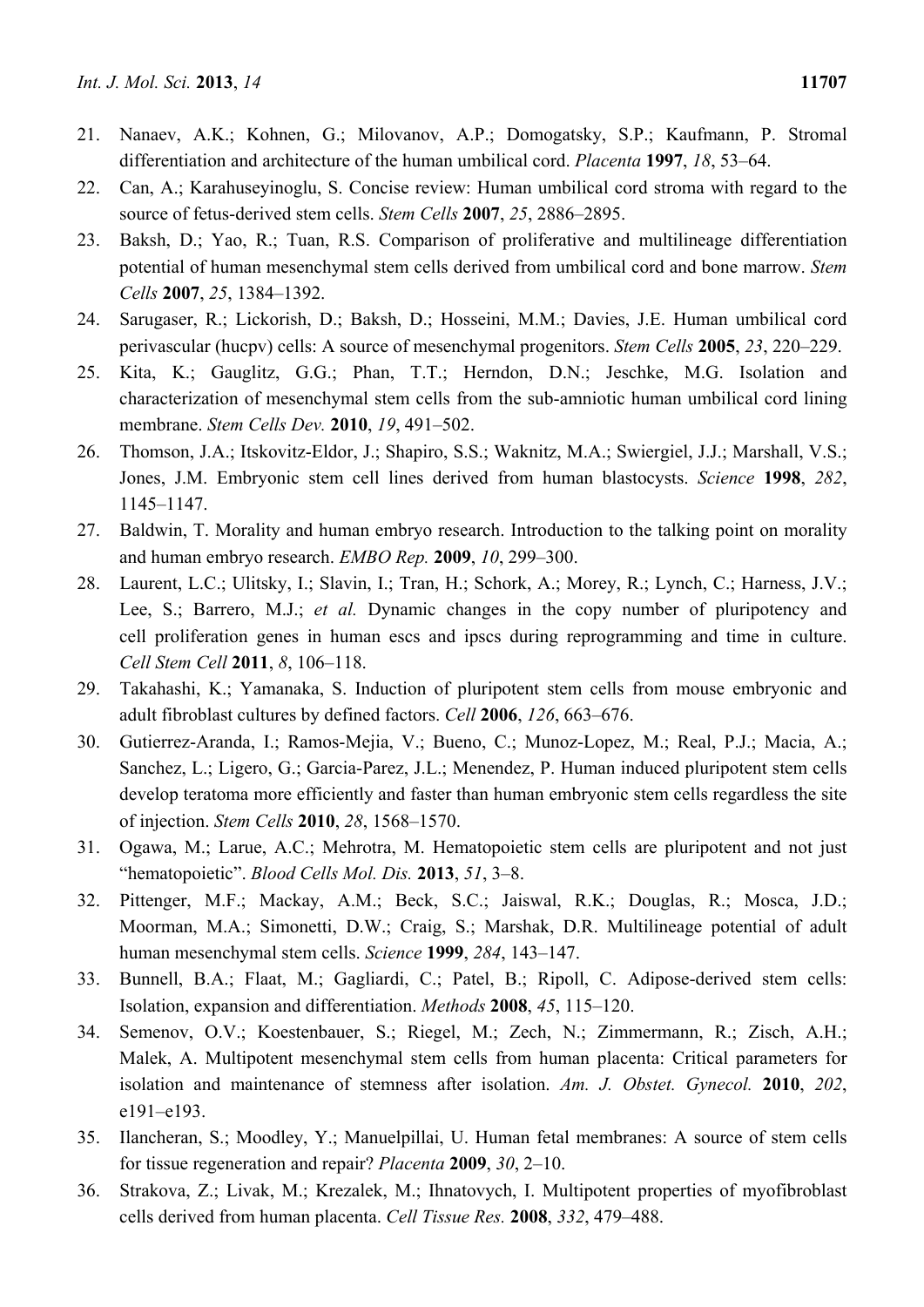- 37. Pappa, K.I.; Anagnou, N.P. Novel sources of fetal stem cells: Where do they fit on the developmental continuum? *Regen. Med.* **2009**, *4*, 423–433.
- 38. Marcus, A.J.; Woodbury, D. Fetal stem cells from extra-embryonic tissues: Do not discard. *J. Cell. Mol. Med.* **2008**, *12*, 730–742.
- 39. Prasanna, S.J.; Gopalakrishnan, D.; Shankar, S.R.; Vasandan, A.B. Pro-inflammatory cytokines, ifngamma and tnfalpha, influence immune properties of human bone marrow and wharton jelly mesenchymal stem cells differentially. *PLoS One* **2010**, *5*, e9016.
- 40. La Rocca, G.; Anzalone, R.; Corrao, S.; Magno, F.; Loria, T.; Lo Iacono, M.; Di Stefano, A.; Giannuzzi, P.; Marasa, L.; Cappello, F.; *et al.* Isolation and characterization of oct-4+/hla-g+ mesenchymal stem cells from human umbilical cord matrix: Differentiation potential and detection of new markers. *Histochem. Cell Biol.* **2009**, *131*, 267–282.
- 41. Rachakatla, R.S.; Pyle, M.M.; Ayuzawa, R.; Edwards, S.M.; Marini, F.C.; Weiss, M.L.; Tamura, M.; Troyer, D. Combination treatment of human umbilical cord matrix stem cell-based interferon-beta gene therapy and 5-fluorouracil significantly reduces growth of metastatic human breast cancer in scid mouse lungs. *Cancer Investig.* **2008**, *26*, 662–670.
- 42. Weiss, M.L.; Anderson, C.; Medicetty, S.; Seshareddy, K.B.; Weiss, R.J.; VanderWerff, I.; Troyer, D.; McIntosh, K.R. Immune properties of human umbilical cord wharton's jelly-derived cells. *Stem Cells* **2008**, *26*, 2865–2874.
- 43. Deuse, T.; Stubbendorff, M.; Tang-Quan, K.; Phillips, N.; Kay, M.A.; Eiermann, T.; Phan, T.T.; Volk, H.D.; Reichenspurner, H.; Robbins, R.C.; *et al.* Immunogenicity and immunomodulatory properties of umbilical cord lining mesenchymal stem cells. *Cell Transplant.* **2011**, *20*, 655–667.
- 44. Selmani, Z.; Naji, A.; Zidi, I.; Favier, B.; Gaiffe, E.; Obert, L.; Borg, C.; Saas, P.; Tiberghien, P.; Rouas-Freiss, N.; *et al.* Human leukocyte antigen-g5 secretion by human mesenchymal stem cells is required to suppress t lymphocyte and natural killer function and to induce cd4+cd25highfoxp3+ regulatory t cells. *Stem Cells* **2008**, *26*, 212–222.
- 45. Griffin, M.D.; Ritter, T.; Mahon, B.P. Immunological aspects of allogeneic mesenchymal stem cell therapies. *Hum. Gene Ther.* **2010**, *21*, 1641–1655.
- 46. Zarkhin, V.; Talisetti, A.; Li, L.; Wozniak, L.J.; McDiarmid, S.V.; Cox, K.; Esquivel, C.; Sarwal, M.M. Expression of soluble hla-g identifies favorable outcomes in liver transplant recipients. *Transplantation* **2010**, *90*, 1000–1005.
- 47. Djouad, F.; Charbonnier, L.M.; Bouffi, C.; Louis-Plence, P.; Bony, C.; Apparailly, F.; Cantos, C.; Jorgensen, C.; Noel, D. Mesenchymal stem cells inhibit the differentiation of dendritic cells through an interleukin-6-dependent mechanism. *Stem Cells* **2007**, *25*, 2025–2032.
- 48. Cho, P.S.; Messina, D.J.; Hirsh, E.L.; Chi, N.; Goldman, S.N.; Lo, D.P.; Harris, I.R.; Popma, S.H.; Sachs, D.H.; Huang, C.A. Immunogenicity of umbilical cord tissue derived cells. *Blood* **2008**, *111*, 430–438.
- 49. Di Nicola, M.; Carlo-Stella, C.; Magni, M.; Milanesi, M.; Longoni, P.D.; Matteucci, P.; Grisanti, S.; Gianni, A.M. Human bone marrow stromal cells suppress t-lymphocyte proliferation induced by cellular or nonspecific mitogenic stimuli. *Blood* **2002**, *99*, 3838–3843.
- 50. Aggarwal, S.; Pittenger, M.F. Human mesenchymal stem cells modulate allogeneic immune cell responses. *Blood* **2005**, *105*, 1815–1822.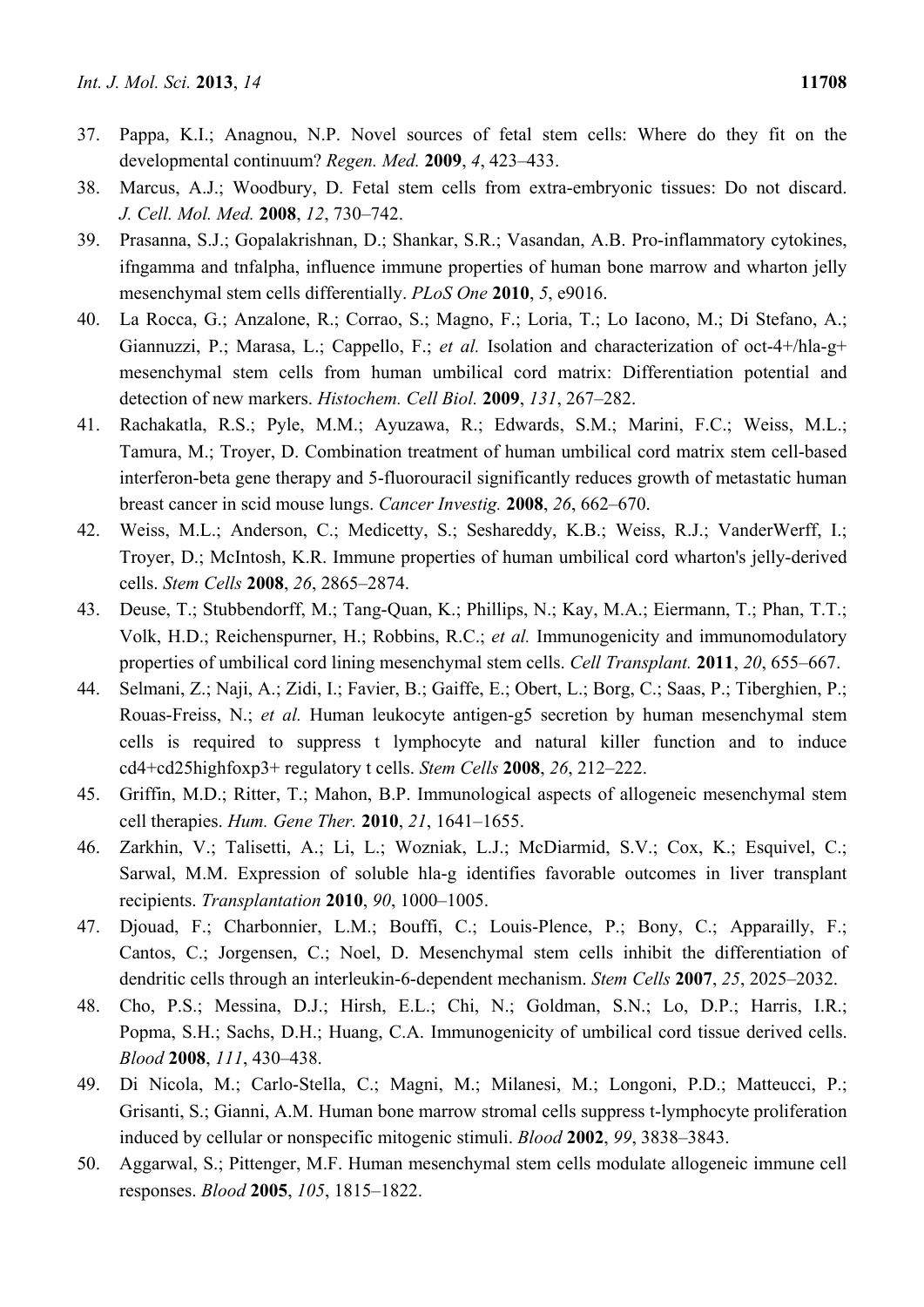- 51. Najar, M.; Rouas, R.; Raicevic, G.; Boufker, H.I.; Lewalle, P.; Meuleman, N.; Bron, D.; Toungouz, M.; Martiat, P.; Lagneaux, L. Mesenchymal stromal cells promote or suppress the proliferation of t lymphocytes from cord blood and peripheral blood: The importance of low cell ratio and role of interleukin-6. *Cytotherapy* **2009**, *11*, 570–583.
- 52. Gotherstrom, C.; Ringden, O.; Westgren, M.; Tammik, C.; Le Blanc, K. Immunomodulatory effects of human foetal liver-derived mesenchymal stem cells. *Bone Marrow Transplant.* **2003**, *32*, 265–272.
- 53. Tipnis, S.; Viswanathan, C.; Majumdar, A.S. Immunosuppressive properties of human umbilical cord-derived mesenchymal stem cells: Role of b7-h1 and ido. *Immunol. Cell Biol.* **2010**, *88*, 795–806.
- 54. Conconi, M.T.; Di Liddo, R.; Tommasini, M.; Calore, C.; Parnigotto, P.P. Phenotype and differentiation potential of stromal populations obtained from various zones of human umbilical cord: An overview. *Open Tissue Eng. Regen. Med. J.* **2011**, *4*, 6–20.
- 55. Rey Nores, J.E.; Bensussan, A.; Vita, N.; Stelter, F.; Arias, M.A.; Jones, M.; Lefort, S.; Borysiewicz, L.K.; Ferrara, P.; Labeta, M.O. Soluble cd14 acts as a negative regulator of human t cell activation and function. *Eur. J. Immunol.* **1999**, *29*, 265–276.
- 56. Conconi, M.T.; Burra, P.; Di Liddo, R.; Calore, C.; Turetta, M.; Bellini, S.; Bo, P.; Nussdorfer, G.G.; Parnigotto, P.P. Cd105(+) cells from wharton's jelly show *in vitro* and *in vivo* myogenic differentiative potential. *Int. J. Mol. Med.* **2006**, *18*, 1089–1096.
- 57. Dabelea, D.; Pettitt, D.J. Intrauterine diabetic environment confers risks for type 2 diabetes mellitus and obesity in the offspring, in addition to genetic susceptibility. *J. Pediatr. Endocrinol. Metab.* **2001**, *14*, 1085–1091.
- 58. Gillman, M.W.; Rifas-Shiman, S.; Berkey, C.S.; Field, A.E.; Colditz, G.A. Maternal gestational diabetes, birth weight, and adolescent obesity. *Pediatrics* **2003**, *111*, e221–e226.
- 59. Clausen, T.D.; Mathiesen, E.R.; Hansen, T.; Pedersen, O.; Jensen, D.M.; Lauenborg, J.; Damm, P. High prevalence of type 2 diabetes and pre-diabetes in adult offspring of women with gestational diabetes mellitus or type 1 diabetes: The role of intrauterine hyperglycemia. *Diabetes Care* **2008**, *31*, 340–346.
- 60. Tang, W.; Zeve, D.; Suh, J.M.; Bosnakovski, D.; Kyba, M.; Hammer, R.E.; Tallquist, M.D.; Graff, J.M. White fat progenitor cells reside in the adipose vasculature. *Science* **2008**, *322*, 583–586.
- 61. Tchoukalova, Y.; Koutsari, C.; Jensen, M. Committed subcutaneous preadipocytes are reduced in human obesity. *Diabetologia* **2007**, *50*, 151–157.
- 62. Pierdomenico, L.; Lanuti, P.; Lachmann, R.; Grifone, G.; Cianci, E.; Gialò, L.; Pacella, S.; Romano, M.; Vitacolonna, E.; Miscia, S. Diabetes mellitus during pregnancy interferes with the biological characteristics of wharton's jelly mesenchymal stem cells. *Open Tissue Eng. Regen. Med. J.* **2011**, *4*, 103–111.
- 63. Ayuzawa, R.; Doi, C.; Rachakatla, R.S.; Pyle, M.M.; Maurya, D.K.; Troyer, D.; Tamura, M. Naive human umbilical cord matrix derived stem cells significantly attenuate growth of human breast cancer cells *in vitro* and *in vivo*. *Cancer Lett.* **2009**, *280*, 31–37.
- 64. Ganta, C.; Chiyo, D.; Ayuzawa, R.; Rachakatla, R.; Pyle, M.; Andrews, G.; Weiss, M.; Tamura, M.; Troyer, D. Rat umbilical cord stem cells completely abolish rat mammary carcinomas with no evidence of metastasis or recurrence 100 days post-tumor cell inoculation. *Cancer Res.* **2009**, *69*, 1815–1820.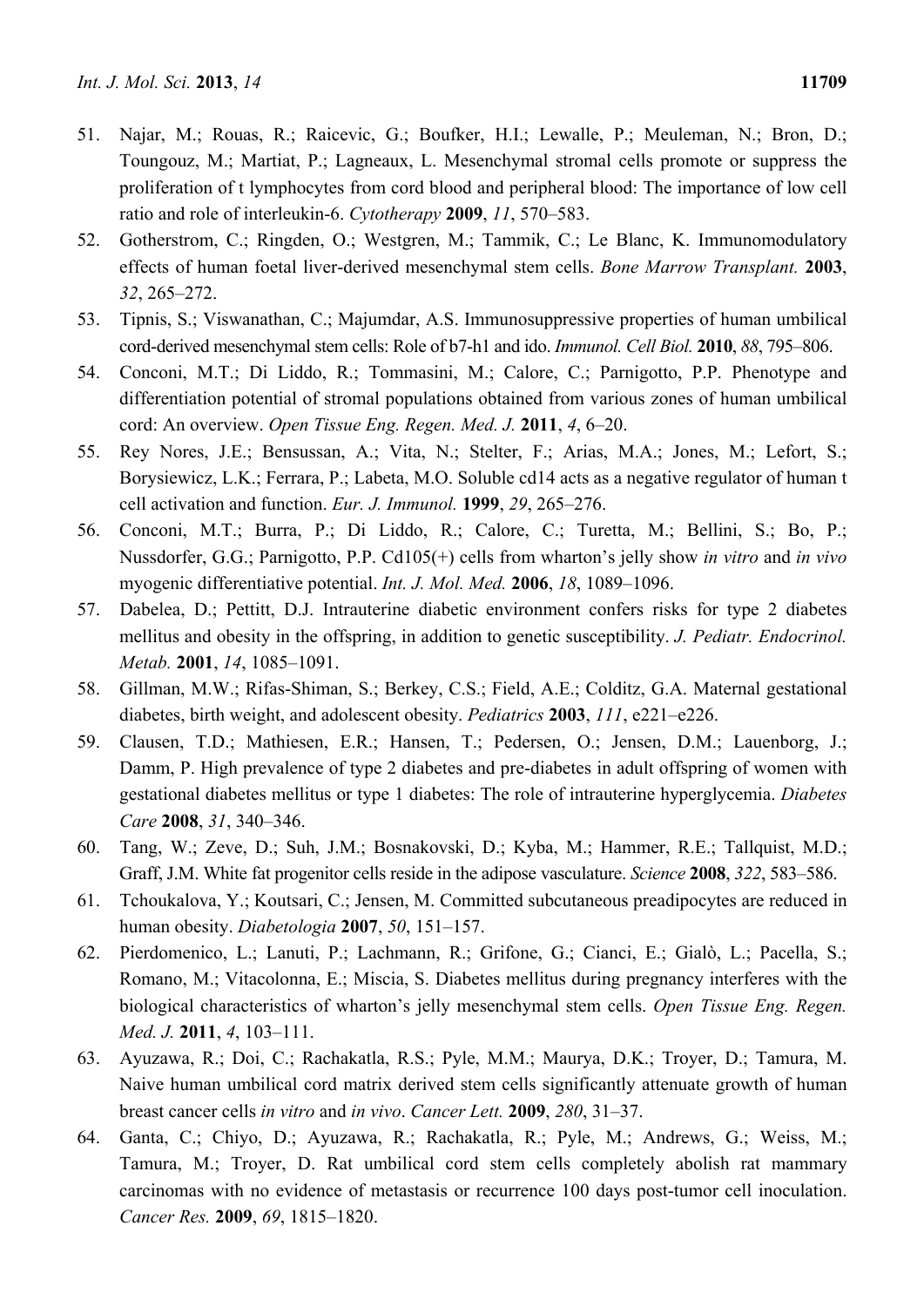- 65. Tamura, M.; Kawabata, A.; Ohta, N.; Uppalapati, L.; Becker, K.G.; Troyer, D. Wharton's jelly stem cells as agents for cancer therapy. *Open Tissue Eng. Regen. Med. J.* **2011**, *4*, 39–47.
- 66. Nakamizo, A.; Marini, F.; Amano, T.; Khan, A.; Studeny, M.; Gumin, J.; Chen, J.; Hentschel, S.; Vecil, G.; Dembinski, J.; *et al.* Human bone marrow-derived mesenchymal stem cells in the treatment of gliomas. *Cancer Res.* **2005**, *65*, 3307–3318.
- 67. Rachakatla, R.S.; Marini, F.; Weiss, M.L.; Tamura, M.; Troyer, D. Development of human umbilical cord matrix stem cell-based gene therapy for experimental lung tumors. *Cancer Gene Ther.* **2007**, *14*, 828–835.
- 68. Matsuzuka, T.; Rachakatla, R.S.; Doi, C.; Maurya, D.K.; Ohta, N.; Kawabata, A.; Pyle, M.M.; Pickel, L.; Reischman, J.; Marini, F.; *et al.* Human umbilical cord matrix-derived stem cells expressing interferon-beta gene significantly attenuate bronchioloalveolar carcinoma xenografts in scid mice. *Lung Cancer* **2010**, *70*, 28–36.
- 69. Scheers, I.; Lombard, C.; Najimi, M.; Sokal, E. Cell therapy for the treatment of metabolic liver disease: An update on the umbilical cord derived stem cells candidates. *Open Tissue Eng. Regen. Med. J.* **2011**, *4*, 48–53.
- 70. Campard, D.; Lysy, P.A.; Najimi, M.; Sokal, E.M. Native umbilical cord matrix stem cells express hepatic markers and differentiate into hepatocyte-like cells. *Gastroenterology* **2008**, *134*, 833–848.
- 71. Anzalone, R.; Lo Iacono, M.; Corrao, S.; Magno, F.; Loria, T.; Cappello, F.; Zummo, G.; Farina, F.; La Rocca, G. New emerging potentials for human wharton's jelly mesenchymal stem cells: Immunological features and hepatocyte-like differentiative capacity. *Stem Cells Dev.* **2010**, *19*, 423–438.
- 72. Semenov, O.; Breymann, C. Mesenchymal stem cells derived from wharton's jelly and their potential for cardio-vascular tissue engineering. *Open Tissue Eng. Regen. Med. J.* **2011**, *4*, 64–71.
- 73. Mayer, J.E., Jr. Uses of homograft conduits for right ventricle to pulmonary artery connections in the neonatal period. *Semin. Thorac. Cardiovasc. Surg.* **1995**, *7*, 130–132.
- 74. Schoen, F.J.; Levy, R.J. Tissue heart valves: Current challenges and future research perspectives. *J. Biomed. Mater. Res.* **1999**, *47*, 439–465.
- 75. Shinoka, T.; Ma, P.X.; Shum-Tim, D.; Breuer, C.K.; Cusick, R.A.; Zund, G.; Langer, R.; Vacanti, J.P.; Mayer, J.E., Jr. Tissue-engineered heart valves. Autologous valve leaflet replacement study in a lamb model. *Circulation* **1996**, *94*, II164–II168.
- 76. Kenar, H.; Kose, G.T.; Toner, M.; Kaplan, D.L.; Hasirci, V. A 3d aligned microfibrous myocardial tissue construct cultured under transient perfusion. *Biomaterials* **2011**, *32*, 5320–5329.
- 77. Lo Iacono, M.; Anzalone, R.; Corrao, S.; Giuffrè, M.; Di Stefano, A.; Giannuzzi, P.; Cappello, F.; Farina, F.; La Rocca, G. Perinatal and wharton's jelly-derived mesenchymal stem cells in cartilage regenerative medicine and tissue engineering strategies. *Open Tissue Eng. Regen. Med. J.* **2011**, *4*, 72–81.
- 78. Arufe, M.C.; De la Fuente, A.; Mateos, J.; Fuentes, I.; de Toro, F.J.; Blanco, F.J. Analysis of the chondrogenic potential and secretome of mesenchymal stem cells derived from human umbilical cord stroma. *Stem Cells Dev.* **2011**, *20*, 1199–1212.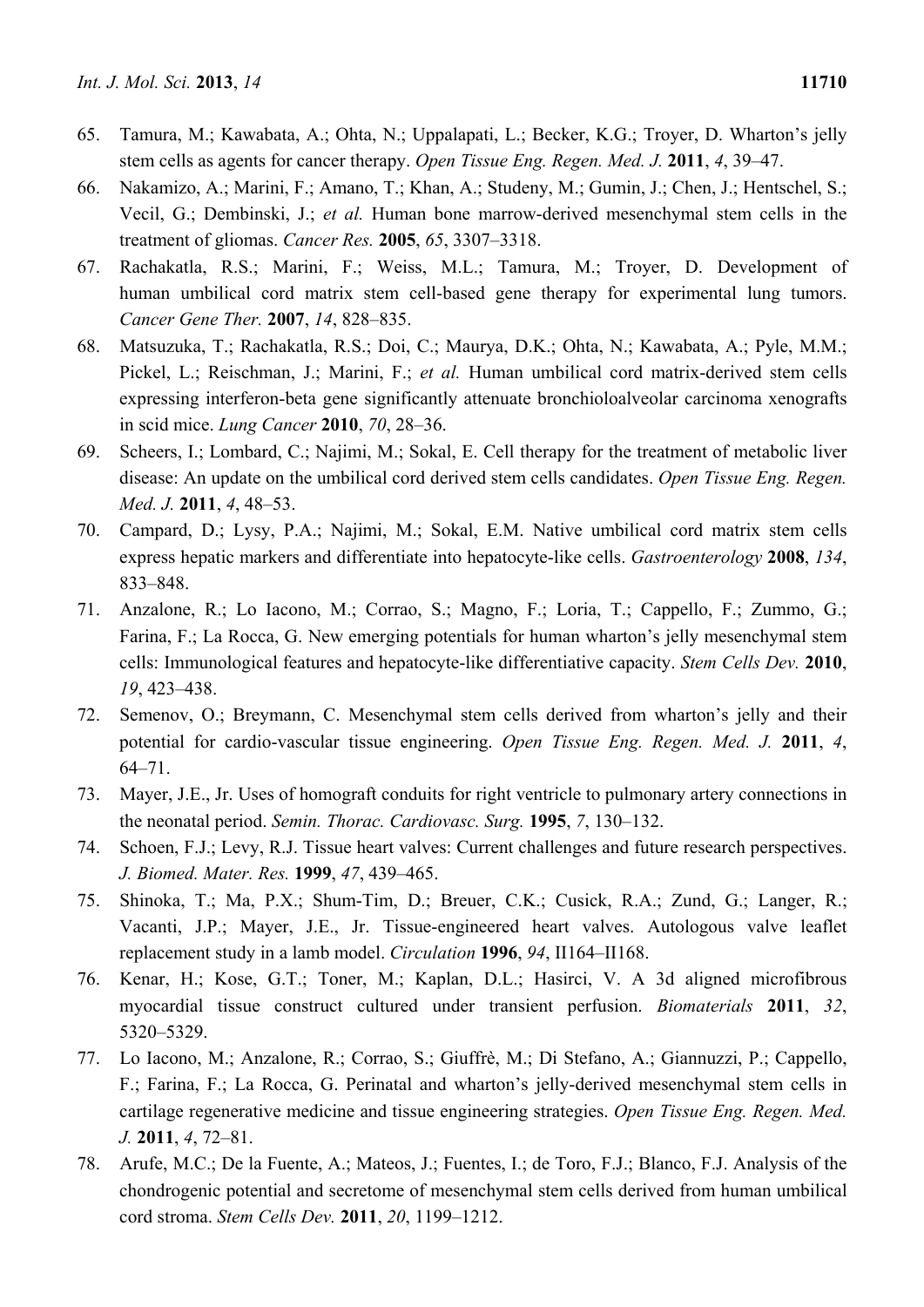- 79. Wang, L.; Seshareddy, K.; Weiss, M.L.; Detamore, M.S. Effect of initial seeding density on human umbilical cord mesenchymal stromal cells for fibrocartilage tissue engineering. *Tissue Eng. A* **2009**, *15*, 1009–1017.
- 80. Fong, C.Y.; Subramanian, A.; Gauthaman, K.; Venugopal, J.; Biswas, A.; Ramakrishna, S.; Bongso, A. Human umbilical cord wharton's jelly stem cells undergo enhanced chondrogenic differentiation when grown on nanofibrous scaffolds and in a sequential two-stage culture medium environment. *Stem Cell Rev.* **2012**, *8*, 195–209.
- 81. Wang, L.; Zhao, L.; Detamore, M.S. Human umbilical cord mesenchymal stromal cells in a sandwich approach for osteochondral tissue engineering. *J. Tissue Eng. Regen. Med.* **2011**, *5*, 712–721.
- 82. Ishikawa, N.; Suzuki, Y.; Ohta, M.; Cho, H.; Suzuki, S.; Dezawa, M.; Ide, C. Peripheral nerve regeneration through the space formed by a chitosan gel sponge. *J. Biomed. Mater. Res. Part A*  **2007**, *83*, 33–40.
- 83. Ohta, M.; Suzuki, Y.; Chou, H.; Ishikawa, N.; Suzuki, S.; Tanihara, M.; Suzuki, Y.; Mizushima, Y.; Dezawa, M.; Ide, C. Novel heparin/alginate gel combined with basic fibroblast growth factor promotes nerve regeneration in rat sciatic nerve. *J. Biomed. Mater. Res. Part A*  **2004**, *71*, 661–668.
- 84. Hall, S., Nerve repair: A neurobiologist's view. *J. Hand Surg.* **2001**, *26*, 129–136.
- 85. Dezawa, M.; Takahashi, I.; Esaki, M.; Takano, M.; Sawada, H. Sciatic nerve regeneration in rats induced by transplantation of *in vitro* differentiated bone-marrow stromal cells. *Eur. J. Neurosci.*  **2001**, *14*, 1771–1776.
- 86. Matsuse, D.; Kitada, M.; Kohama, M.; Nishikawa, K.; Makinoshima, H.; Wakao, S.; Fujiyoshi, Y.; Heike, T.; Nakahata, T.; Akutsu, H.; *et al.* Human umbilical cord-derived mesenchymal stromal cells differentiate into functional schwann cells that sustain peripheral nerve regeneration. *J. Neuropathol. Exp. Neurol.* **2010**, *69*, 973–985.
- 87. Kuroda, Y.; Kitada, M.; Wakao, S.; Dezawa, M. Mesenchymal stem cells and umbilical cord as sources for schwann cell differentiation: Their potential in peripheral nerve repair. *Open Tissue Eng. Regen. Med. J.* **2011**, *4*, 54–63.
- 88. Peng, J.; Wang, Y.; Zhang, L.; Zhao, B.; Zhao, Z.; Chen, J.; Guo, Q.; Liu, S.; Sui, X.; Xu, W.; *et al.* Human umbilical cord wharton's jelly-derived mesenchymal stem cells differentiate into a schwann-cell phenotype and promote neurite outgrowth *in vitro*. *Brain res. Bull.* **2011**, *84*, 235–243.
- 89. Xu, Q.; Zhang, H.T.; Liu, K.; Rao, J.H.; Liu, X.M.; Wu, L.; Xu, B.N. *In vitro* and *in vivo* magnetic resonance tracking of sinerem-labeled human umbilical mesenchymal stromal cell-derived schwann cells. *Cell. Mol. Neurobiol.* **2011**, *31*, 365–375.
- 90. López, Y.; Seshareddy, K.; Trevino, E.; Cox, J.; Weiss, M.L. Evaluating the impact of oxygen concentration and plating density on human wharton's jelly-derived mesenchymal stromal cells. *Open Tissue Eng. Regen. Med. J.* **2011**, *4*, 82–94.
- 91. Breitbach, M.; Bostani, T.; Roell, W.; Xia, Y.; Dewald, O.; Nygren, J.M.; Fries, J.W.; Tiemann, K.; Bohlen, H.; Hescheler, J.; *et al.* Potential risks of bone marrow cell transplantation into infarcted hearts. *Blood* **2007**, *110*, 1362–1369.